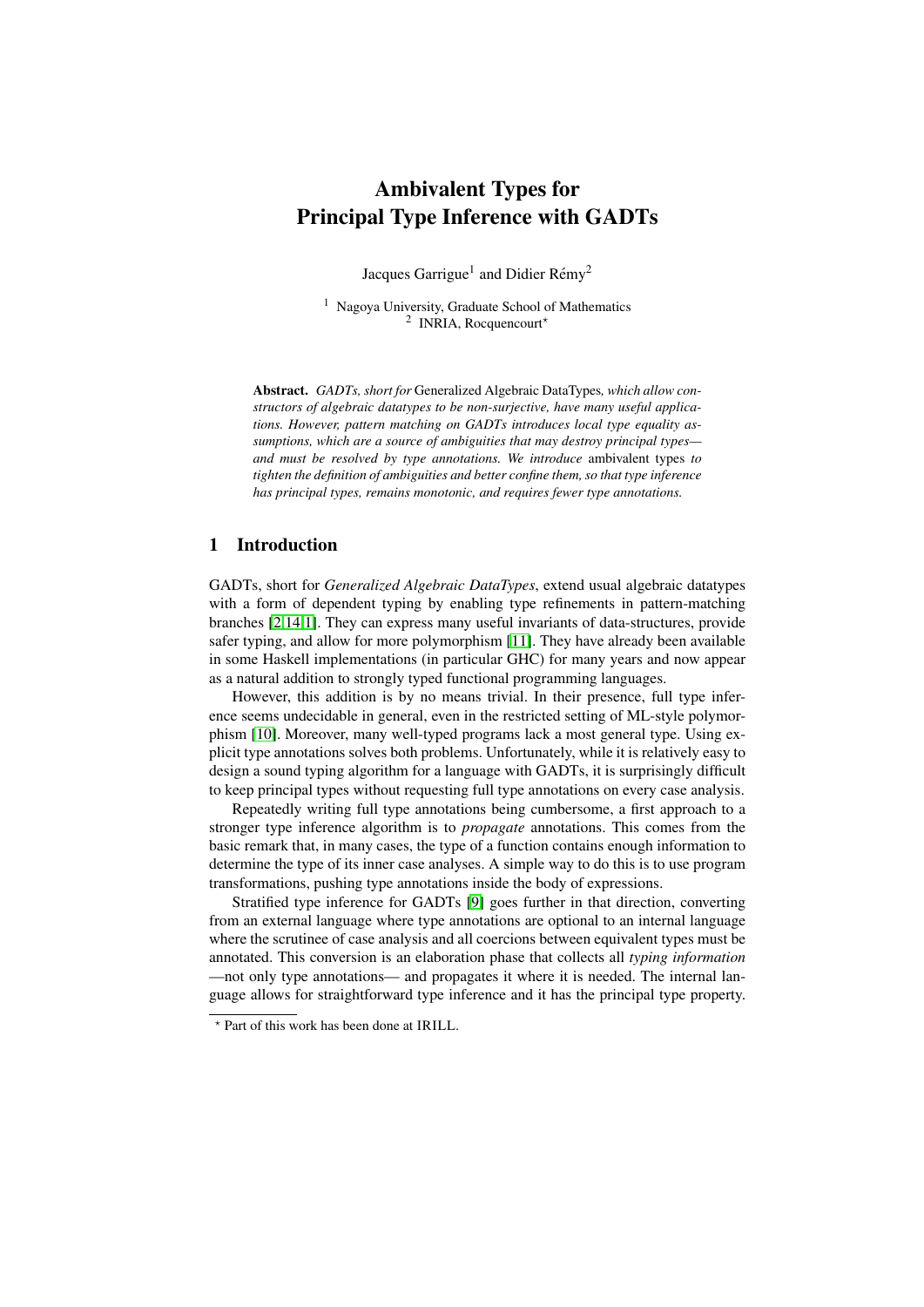It also enjoys *monotonicity*: strengthening the type of a free variable by making it more general preserves well-typedness. As expected, principality does not hold in general in the external type system (a program may be typable but have no principal type), but it does hold if we restrict ourselves to those programs whose elaboration in the internal language is typable. However, since elaboration extracts information from the typing context, monotonicity is lost: strengthening the type of a free variable by making it more general before elaboration can reduce the amount of type information available on the elaborated program and make it ill-typed. Monotonicity is a property that has often been underestimated, because it usually (but not always) holds in languages with principal types. However, losing monotonicity can be worse for the programmer than losing principal types. It reveals a lack of modularity in the language, since some simple program transformations such as simplifying the body of a function may end up inferring more general types, which may subsequently break type inference. Propagating only type annotations would preserve monotonicity, but it is much weaker.

GHC 7 follows a similar strategy, called *OutsideIn* [\[13\]](#page-15-6), using constraint solving rather than elaboration to extract all typing information from the *outer context*. As a result, propagation and inference are interleaved. That is, the typing information obtained by solving constraints on the outer context enclosing a GADT case analysis is directly used to determine the types of both the scrutinee and the result in this case analysis. Type inference can then be performed in the body of the case analysis. By allowing information to flow only from the outside to the inside, principality is preserved when inference succeeds. Yet, as for stratified type inference [\[9\]](#page-15-5), it lacks monotonicity.

While previous approaches have mostly attempted to propagate types to GADT case analyses, we aim in the opposite direction at reducing the need for type information in case analysis. This aspect is orthogonal to propagation and improving either one improves type inference as a whole. Actually, OutsideIn already goes one step in that direction, by allowing type information to flow out of a pattern-matching case when no type equation was added. But it stops there, because if type equations were added, they could have been used and consequently the type of the branch is flagged *ambiguous*.

This led us to focus our attention on the definition of ambiguity. Type equations are introduced inside a pattern-matching branch, but with a *local scope*: the equation is not valid outside of the branch. This becomes a source of ambiguities. Indeed, a type equation allows implicit type conversions, *i.e.* there are several inter-convertible forms for types that we need not distinguish while in the scope of the equation, but they become nonconvertible—hence ambiguous—when leaving its scope, as the equation can no longer be used. Ambiguity depends both on the equations available, and on the types that leak outside of the branch: if removing the equation does not impair convertibility for a type, either because it was not convertible to start with, or because other equations are available, it need not be seen as ambiguous.

Since ambiguities must generally be solved by adding type annotations, a more precise definition and better detection of ambiguities become essential to reduce the need for explicit type information. By defining ambiguity inside the type system, we are able to restrict the set of valid typings. In this paper we present a type system such that among the valid typings there is always a principal one (*i.e.* subsuming all of them) and we provide a type inference algorithm that returns the principal solution when it exists.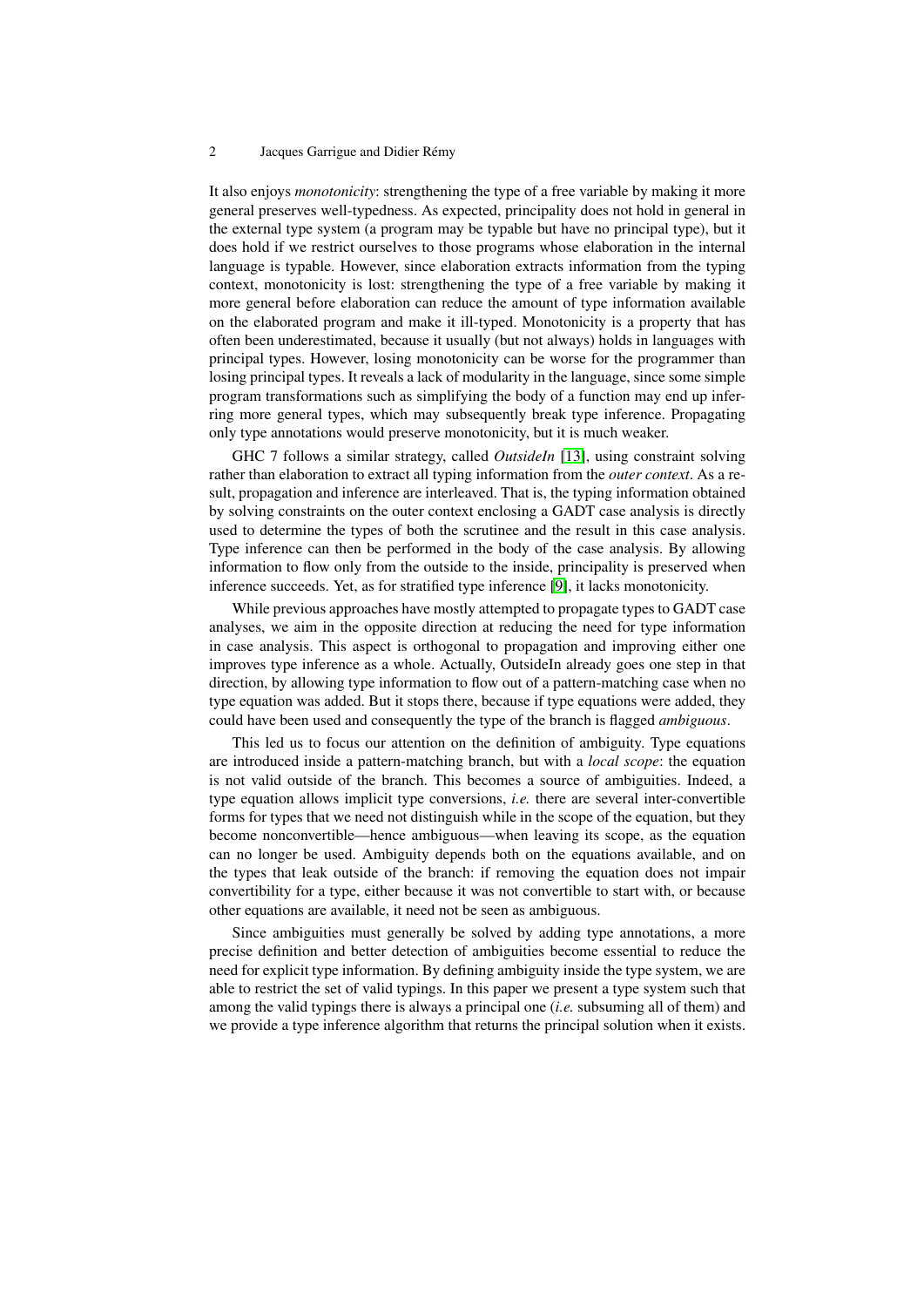Moreover, our type system keeps the usual properties of ML, including monotonicity. This detection of ambiguity is now part of OCaml [\[7\]](#page-15-7).

Since propagating type information and reducing the amount of type information needed by case analysis are orthogonal issues, our handling of ambiguity could be combined with existing type inference algorithms to further reduce the need for type annotations. As less type information is needed, it becomes possible to use a weaker propagation algorithm that preserves monotonicity. This is achieved in OCaml by relying on the approach previously developed for first-class polymorphism [\[4\]](#page-15-8).

The rest of this paper is organized as follows. We give an overview of our solution in §[2.](#page-2-0) We present our system formally and state its soundness in §[3.](#page-4-0) We state principality and monotonicity in  $\S4$ ; by lack of space, we leave out some technical developments, all proofs, and the description of the type inference algorithm, which can all be found in the accompanying technical report [\[5\]](#page-15-9). Finally, we compare with related works in  $\S5$ .

### <span id="page-2-0"></span>2 An overview of our solution

The standard notion of ambiguity is so general that it may just encompass too many cases. Consider the following program.<sup>[3](#page-2-1)</sup>

type  $(\_,\_)$  eq = Eq :  $(\alpha,\alpha)$  eq

let f (type  $a$ ) ( $x : (a, int)$  eq) = match  $x$  with Eq -> 1

Type eq is the classical equality witness. It is a GADT with two index parameters, denoted by the two underscores, and a single case Eq, for which the indices are the same type variable  $\alpha$ . Thus, a value of type  $(a,b)$  eq can be seen as a witness of the equality between types *a* and *b*.

In the definition of f, we first introduce an explicit universal variable *a*, called a *rigid* variable, treated in a special way in OCaml as it can be refined by GADT pattern matching. By constraining the type of x to be  $(a, \text{int})$  eq, we are able to refine *a* when pattern-matching x against the constructor Eq: the equation  $a = \text{int}$  becomes available in the corresponding branch, *i.e.* when typechecking the expression 1, which can be assigned either type *a* or int. As a result, f can be given either type  $(\alpha, \text{int})$  eq  $\rightarrow$  int or  $(\alpha, \text{int})$  eq  $\rightarrow \alpha$ . This fulfills the standard definition of ambiguity and so should be rejected. But should we really reject it? Consider these two slight variations in the definition of f:

let  $f_1$  (type  $a$ ) (x :  $(a, int)$  eq) = match x with Eq  $\rightarrow$  true let f<sub>2</sub> (type *a*) (x :  $(a, int)$  eq) (y : *a*) = match x with Eq -> (y > 0)

In  $f_1$ , we just return true, which has the type bool, unrelated to the equation. In  $f_2$ , we actually use the equation to turn y into an int but eventually return a boolean. These variants are not ambiguous. How do they differ from the original f? The only reason we have deemed f to be ambiguous is that 1 could potentially have type *a* by using the equation. However, nothing forces us to use this equation, and, if we do not use it, the only possible type is int. It looks even more innocuous than  $f_2$ , where we indirectly need the equation to infer the type of the body.

So, what would be a truly ambiguous type? We obtain one by mixing *a*'s and int's in the returned value (the left-margin vertical rules indicate failure):

<span id="page-2-1"></span><sup>&</sup>lt;sup>3</sup> Examples in this section use OCaml syntax [\[7\]](#page-15-7). Letter  $\alpha$  stands for a flexible variable as usual while letter *a* stands for a rigid variable that cannot be instantiated. This will be detailed later.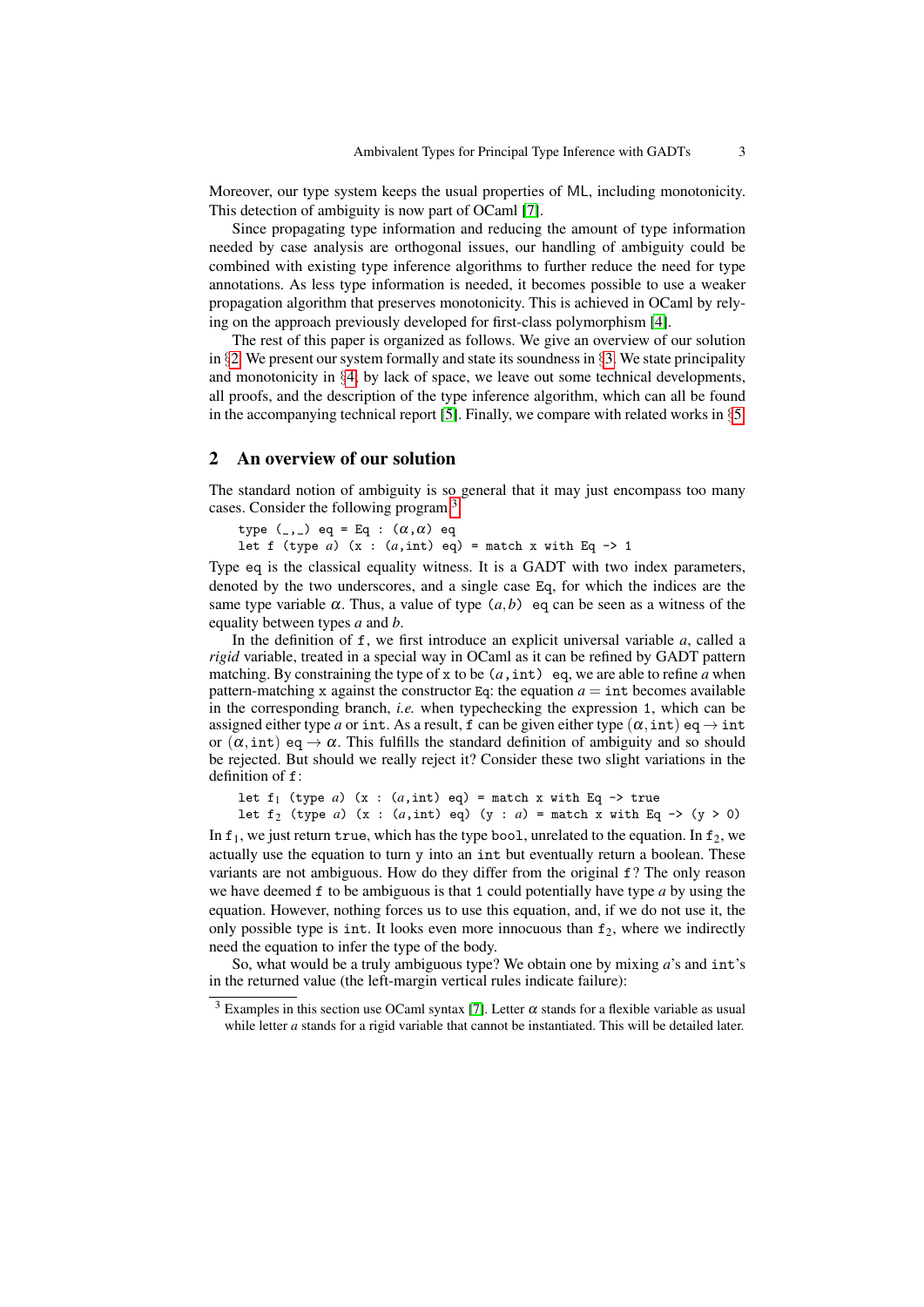$\left\| \begin{matrix} \text{let } g & (\text{type } a) & (\text{x } : (a, \text{int}) \text{ eq}) & (\text{y } : a) = \\ \text{match } x & \text{with } Fa & \text{if } x & \text{if } x & \text{if } x \neq 0 \end{matrix} \right\|$ match x with Eq  $\rightarrow$  if  $y > 0$  then y else 0

Here, the then branch has type  $a$  while the else branch has type int, so choosing either one would be ambiguous.

How can we capture this refined notion of ambiguity? The idea is to track whether such mixed types are escaping from their scope. Intuitiveley, we may do so by disallowing the expression to have either type and instead viewing it with an ambivalent type  $a \approx \text{int}$ , which we just see syntactically as a set of types.

An ambivalent type must still be *coherent*, *i.e.* all the types it contains must be provably equal under the equations available in the current scope. Hence, although  $a \approx$ int can be interpreted as an intersection type, it is not more expressive than choosing either representation (since by equations this would be convertible to the other type), but more precise: it retains the information that the equivalence of *a* and int has been assumed to give the expression the type *a* or int.

Since coherence depends on the typing context, a coherent ambivalent type may suddenly become incoherent when leaving the scope of an equation. This is where *ambiguity* appears. Hence, while an ambivalent type is a set of types that have been assumed interchangeable, an ambiguity arises only when an ambivalent type becomes incoherent by escaping the scope of an equation it depends on.

Ambiguous programs are to be rejected. Fortunately, ambiguities can be eliminated by using type annotations. Intuitively, in an expression (*e* : τ), the expressions *e* and  $(e : \tau)$  have sets of types  $\psi_1$  and  $\psi_2$  that may differ, but such that  $\tau$  is included in both, ensuring soundness of the change of view. In particular, while the inner view,  $e.g. \Psi_1$ , may be large and a potential source of ambiguities, the outer view, *e.g.*  $\psi_2$ , may contain fewer types and remain coherent; this way the ambivalence of the inner view does not leak outside and does not create ambiguities. Consider, for example the program:

let  $g_1$  (type  $a$ ) (x :  $(a, int)$  eq)  $y =$ match x with Eq  $\rightarrow$  (if (y : *a*) > 0 then (y : *a*) else 0 : *a*)

Type annotations on y and the conditional let them have unique outer types, which are thus unambiguous when leaving the scope of the equation. More precisely,  $(y : a)$  and 0 can be both assigned type  $a \approx \text{int}$ , which is also that of the conditional if ... else 0, while the annotation (if  $\dots$  else 0 : *a*) and variable y both have the singleton type *a*. (Note that the type of the annotated expression is the inner view for *y* but the outer view for the conditional.)

Of course, it would be quite verbose to write annotations everywhere, so in a real language we shall let annotations on parameters propagate to their uses and annotations on results propagate inside pattern-matching branches. The function  $g_1$  may be written more concisely as follows—but we will ignore this aspect in this work:

```
let g_2 (type a) (x : (a, int) eq) (y : a) : a =
  match x with Eq \rightarrow if y > 0 then y else 0
```
A natural question at this point is why not just require that the type of the result of pattern-matching a GADT be fully known from annotations? This would avoid the need for this new notion of ambiguity. This is perhaps good enough if we only consider small functions: as shown for  $g_2$ , we may write the function type in one piece and still get the full type information. However, the situation degrades with local let bindings:

let p (type *a*) (x : (*a*,int) eq) : int =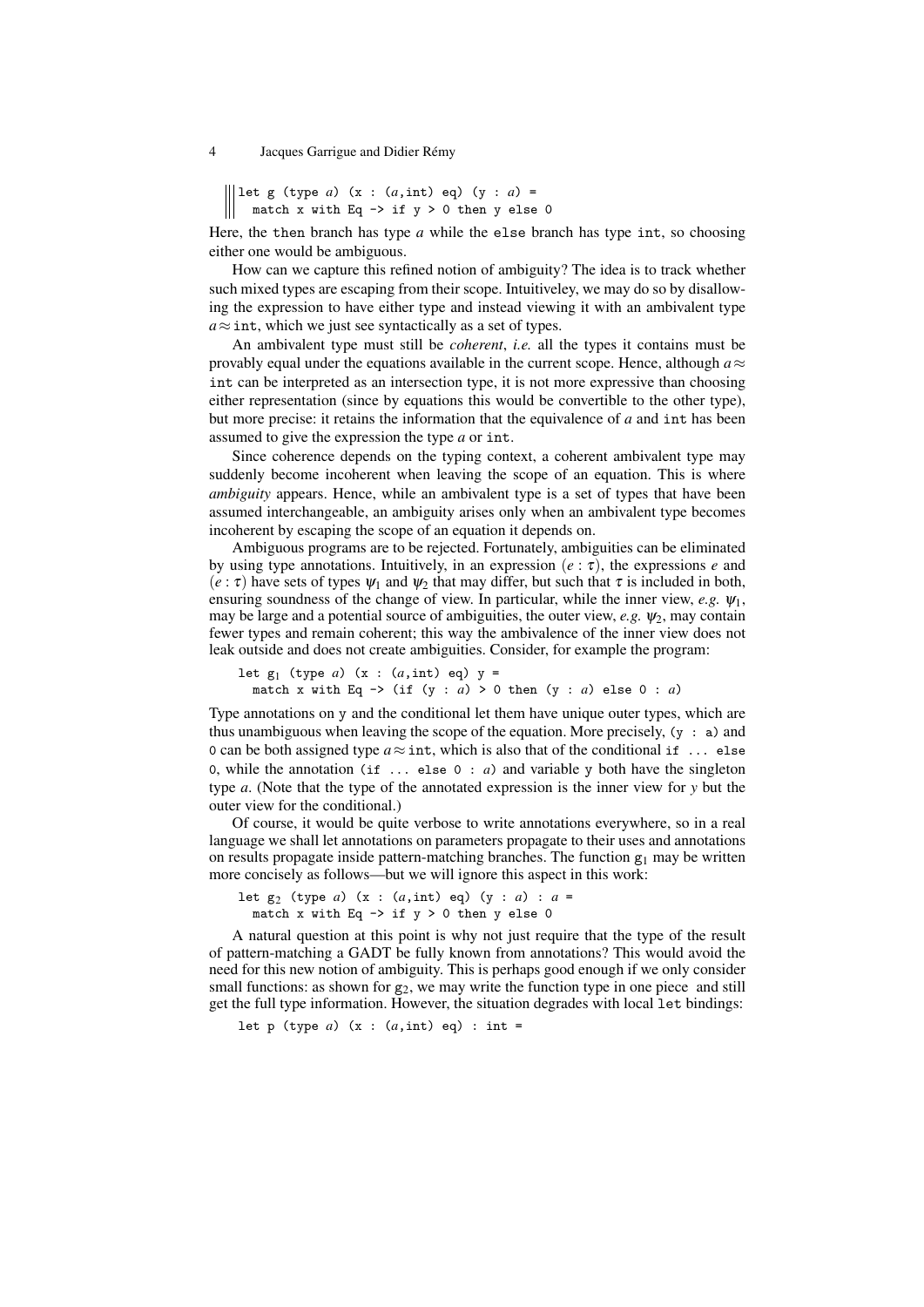let  $y = (match x with Eq \rightarrow 1) in y * 2$ 

The return type int only applies to  $y*2$ , so we cannot propagate it automatically as an annotation for the definition of y. Basically, one would have to explicitly annotate all let bindings whose definitions use pattern-matching on GADTs. This may easily become a burden, especially when the type is completely unrelated to the GADTs (or accidentally related as in the definition of f, above).

We believe that our notion of ambiguity is simple enough to be understood easily by users, avoids an important number of seemingly redundant type annotations, and provides an interesting alternative to non-monotonic approaches (see §[5](#page-12-0) for comparison).

# <span id="page-4-0"></span>3 Formal presentation

Since our interest is type inference, we may assume without loss of generality that there is a unique predefined (binary) GADT eq( $\cdot, \cdot$ ) with a unique constructor Eq of type  $\forall (\alpha)$ eq( $\alpha$ ,  $\alpha$ ). The type eq( $\tau_1$ ,  $\tau_2$ ) denotes a witness of the equality of  $\tau_1$  and  $\tau_2$  and Eq is the unique value of type eq( $\tau_1, \tau_2$ ). For conciseness, we specialize pattern matching to this unique constructor and just write use  $M_1 : \tau$  in  $M_2$  for match  $M_1 : \tau$  with Eq  $\rightarrow M_2$ .

Types occurring in the source program are simple types:

$$
\tau ::= \alpha \ | \ a \ | \ \tau \rightarrow \tau \ | \ \textsf{eq}(\tau, \tau) \ | \ \textsf{int}
$$

Type variables are split into two different syntactic classes: flexible type variables, written  $\alpha$ , and rigid type variables, written  $a$ . As usual, flexible type variable are meant to be instantiated by any type—either during type inference or after their generalization. Conversely, rigid variables stand for some unknown type and thus are not meant to be instantiated by an arbitrary type. They behave like skolem constants. We write  $\mathcal{V}, \mathcal{V}_f$ , and  $\mathcal{V}_r$  for the set of variables, flexible variables, and rigid variables.

Terms are expressions of the  $\lambda$ -calculus with constants (written *c*), the datatype Eq. pattern matching use  $M_1$ :  $\tau$  in  $M_2$ , the introduction of a rigid variable  $v(a)$  *M* or a type annotation  $(\tau)$ , *i.e.* the usual annotation  $(M : \tau)$  is seen as the application  $(\tau)$  *M*:

$$
M ::= x | c | M_1 M_2 | \lambda(x) M | \text{let } x = M_1 \text{ in } M_2
$$
  
 
$$
\mid \text{ Eq } | \text{ use } M_1 : \tau \text{ in } M_2 | \nu(a) M | (\tau)
$$

Although type annotations in source programs are simple types, their flexible type variables are interpreted as universally quantified in the type of the annotation (see  $\S 3.5$ ).

Besides, we use—and infer—*ambivalent types* internally to keep track of the use of typing equations and detect ambiguities more accurately.

### 3.1 Ambivalent types

Intuitively, ambivalent types are sets of types. Technically, they refine simple types to express certain type equivalences within the structure of types. Every node becomes a set of type expressions instead of a single type expression and is labeled with a flexible type variable. More precisely, ambivalent types, written  $\zeta$ , are recursively defined as:

$$
\rho ::= a \ | \ \zeta \rightarrow \zeta \ | \ \mathsf{eq}(\zeta, \zeta) \ | \ \mathtt{int} \qquad \psi ::= \varepsilon \ | \ \rho \approx \psi \qquad \zeta ::= \psi^\alpha \qquad \sigma ::= \forall(\bar{\alpha}) \ \zeta
$$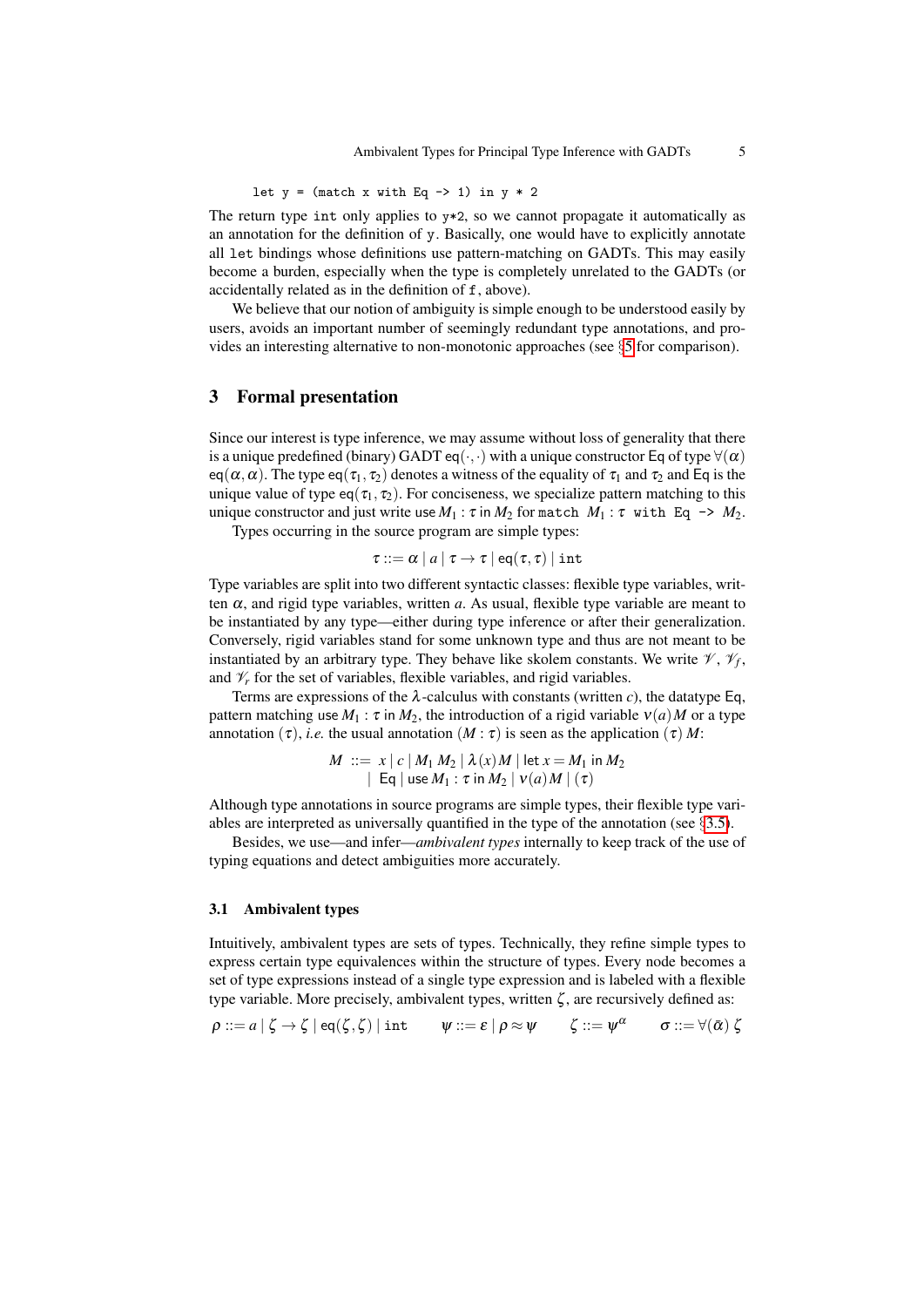A raw type  $\rho$  is a rigid type variable *a*, an arrow type  $\zeta \to \zeta$ , an equality type eq( $\zeta, \zeta$ ), or the base type int. A *proper* raw type is one that is not a rigid type variable. An *(ambivalent) type* ζ is a pair ψ <sup>α</sup> of a *set* ψ of *raw types* ρ labeled with a *flexible type variable*  $\alpha$ . We use  $\approx$  to separate the elements of sets of raw types: it is associative commutative, has the empty set  $\varepsilon$  for neutral element, and satisfies the idempotence axiom  $(\psi \approx \psi) = \psi$ . An ambivalent type  $\zeta$  is always of the form  $\psi^{\alpha}$  and we write  $\lfloor \zeta \rfloor$ for  $\psi$ . When  $\psi$  is empty  $\zeta$  is a leaf of the form  $\varepsilon^{\alpha}$ , which corresponds to a type variable in simple types, hence we may just write  $\alpha$  instead of  $\varepsilon^{\alpha}$ , as in the examples above.

Type schemes  $\sigma$  are defined as usual, by generalizing zero or more flexible type variables. Rigid type variables may only be used free and cannot be quantified over. We introduce them in the typing environment but turn them into flexible type variables before quantifying over them, so they never appear as bound variables in type schemes.

In our representation, every node is labeled by a flexible type variable. This is essential to make type inference modular, as it is needed for incremental instantiation.

To see this, consider a context that contains a rigid type variable *a*, an equation  $a \doteq \text{int}$ , and a variable *x* of type *a*, under which we apply a function choice of type  $\alpha \to \alpha \to \alpha$  to *x* and 1. We first reason in the absence of labels on inner nodes. The partial application choice *x* has type  $a \rightarrow a$ . To further apply it to 1, we must use the equation to convert both 1 of type int and the domain of the partial application to the ambivalent type int  $\approx a$ . The type of the full application is then *a*. However, if we inverted the order of arguments, it would be int. Something must be wrong. In fact, if we notice in advance that both types *a* and int will eventually have to be converted to int≈*a*, we may see both *x* and 1 with type int≈*a* before performing the applications. In this case, we get yet another result int  $\approx a$ , which happens to be the right one.

What is still wrong is that as soon as we instantiate  $\alpha$ , we lose the information that all occurrences of  $\alpha$  must be synchronized. The role of labels on inner nodes is to preverve this information. Revisiting the example, the partial application now has type  $a^{\alpha} \rightarrow a^{\alpha}$  (we still temporarily omit the annotation on arrow types, as they do not play a role in this example). This is saying that the type is currently  $a \rightarrow a$  but remembering that the domain and codomain must be kept synchronized. Then, the interger 1 of type int<sup>γ</sup> can also be seen with type  $(int \approx a)$ <sup>γ</sup> and unified with the domain of the function  $a^{\alpha}$ , with the effect of replacing all occurrences of  $a^{\alpha}$  and of  $int^{\gamma}$  by  $(int \approx a)^{\alpha}$ . Thus, the function has type  $(\text{int} \approx a)^{\alpha} \to (\text{int} \approx a)^{\alpha}$  and the result of the application has type  $(int \approx a)^\alpha$ —the correct one. We now obtain the same result whatever the scenario.

This result type may still be unified with some other rigid variable  $a'$ , as long as this is allowed by having some equation  $a' \doteq \text{int or } a' \doteq a$  in the context, and refine its type to  $(\text{int} \approx a \approx a')^{\alpha}$ . Since we cannot tell in advance which type constructors will eventually be mixed with other ones, all nodes must keep their label when substituted.

Replaying the example with full label annotations, choice has type  $\forall (\alpha, \gamma, \gamma')$  $(\alpha \to (\alpha \to \alpha)^{\gamma})^{\gamma}$  and its partial application to x has type  $\forall (\alpha, \gamma)$   $(a^{\alpha} \to a^{\alpha})^{\gamma}$  after generalization. Observe that this is less general than  $\forall (\alpha, \alpha', \gamma)$   $(a^{\alpha} \rightarrow a^{\alpha'})^{\gamma}$  but more general than  $\forall (\alpha, \gamma) \ ((\text{int} \approx a)^{\alpha} \rightarrow (\text{int} \approx a)^{\alpha})^{\gamma}$ .

*Type variables.* Type variables are either rigid variables *a* or flexible variables α. We write frv $(\zeta)$  for the set of rigid variables that are free in  $\zeta$  and ffv $(\zeta)$  for the set of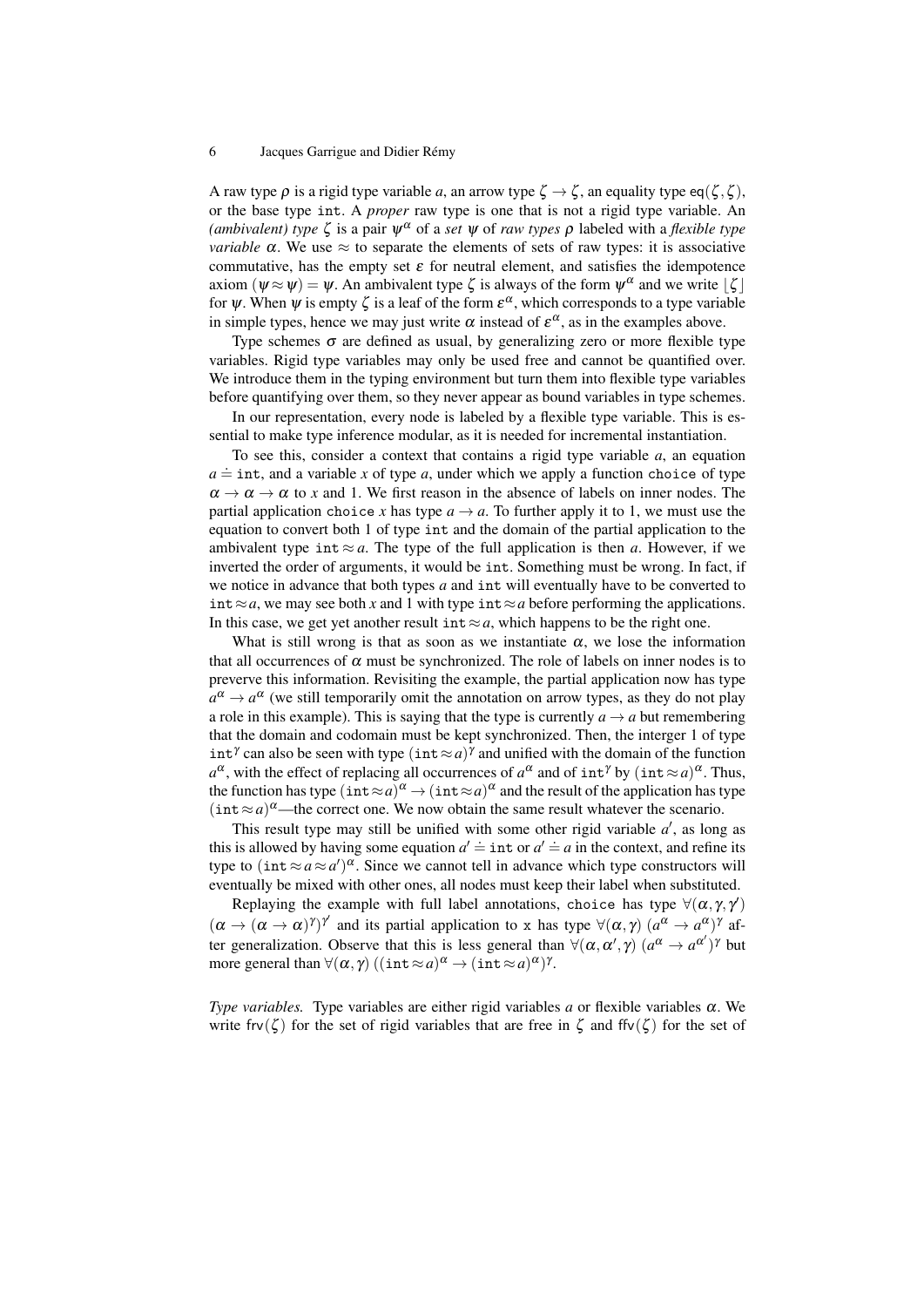flexible variables that are free in  $\zeta$ . These definitions are standard. For example, free flexible variables are defined as:

| $\text{ffv}(\psi^{\alpha}) = {\alpha} \cup \text{ffv}(\psi)$                    | $ffv(a) = \emptyset$                                                             |  |  |  |  |  |
|---------------------------------------------------------------------------------|----------------------------------------------------------------------------------|--|--|--|--|--|
| $ffv(\varepsilon) = \emptyset$                                                  | $ffv(int) = \emptyset$                                                           |  |  |  |  |  |
| $\text{ffv}(\rho \approx \psi) = \text{ffv}(\rho) \cup \text{ffv}(\psi)$        | $\text{ffv}(\zeta_1 \to \zeta_2) = \text{ffv}(\zeta_1) \cup \text{ffv}(\zeta_2)$ |  |  |  |  |  |
| $\text{ffv}(\forall(\alpha) \sigma) = \text{ffv}(\sigma) \setminus \{\alpha\}.$ | $\text{ffv}(eq(\zeta_1,\zeta_2)) = \text{ffv}(\zeta_1) \cup \text{ffv}(\zeta_2)$ |  |  |  |  |  |

The definition is analogous for free rigid variables, except that  $frv(\psi^{\alpha})$  is equal to frv( $\psi$ ) and frv(*a*) is equal to {*a*}. We write ftv( $\zeta$ ) the subset of ffv( $\zeta$ ) of variables that appear as leaves, *i.e.* labeling empty nodes and fnv $(\zeta)$  the subset of ffv $(\zeta)$  that are labeling nonempty nodes. In well-formed types these two sets are disjoint, *i.e.* ffv $(\zeta)$  is the disjoint union of  $ftv(\zeta)$  and  $fnv(\zeta)$ .

Rigid type variables lie between flexible type variables and type constructors. A rigid variable *a* stands for explicit polymorphism: it behaves like a nullary type constructor and clashes, by default, with any type constructor and any other rigid variable but itself. However, pattern matching a GADT may introduce type equations in the typing context while type checking the body of the corresponding branch, which may allow a rigid type variable to be compatible with another type. Type equations are used to verify that all ambivalent types occurring in the type derivation are well-formed, which requires in particular that all types of a same node can be proved equal.

*Interpretation of types.* Ambivalent types may be interpreted as sets of simple types by unfolding ambivalent nodes as follows:

$$
\begin{aligned}\n\llbracket \epsilon^{\alpha} \rrbracket &= \{\alpha\} & \qquad \qquad \llbracket \text{int} \rrbracket &= \text{int} \\
\llbracket (\rho_1 \approx \psi)^{\alpha} \rrbracket &= \bigcup_{\rho \in \rho_1 \approx \psi} \llbracket \rho \rrbracket & \qquad \qquad \llbracket \zeta_1 \rightarrow \zeta_2 \rrbracket &= \{\tau_1 \rightarrow \tau_2 \mid \tau_1 \in [\![\zeta_1]\!], \tau_2 \in [\![\zeta_2]\!]\} \\
\llbracket a \rrbracket &= a & \qquad \qquad \llbracket \epsilon q(\zeta_1, \zeta_2) \rrbracket &= \{\text{eq}(\tau_1, \tau_2) \mid \tau_1 \in [\![\zeta_1]\!], \tau_2 \in [\![\zeta_2]\!]\}\n\end{aligned}
$$

The interpretation ignores labels of inner nodes. It is used below for checking coherence of ambivalent types, which is a semantic issue and does not care about sharing of inner nodes. For example, types  $(\text{int} \approx a)^{\alpha} \to (\text{int} \approx a)^{\alpha}$  and  $(\text{int} \approx a)^{\alpha_1} \to (\text{int} \approx a)^{\alpha_2}$ are interpreted in the same way, namely as  $\{\text{int} \to \text{int}, a \to a, a \to \text{int}, \text{int} \to a\}.$ 

A type ζ is said *truly ambivalent* if its interpretation is not a singleton. Notice that  $\psi$  may be a singleton  $\rho$  even though  $\psi^{\alpha}$  is truly ambivalent, since ambivalence may be buried deeper inside  $\rho$ , as in  $((\texttt{int} \approx a)^{\alpha} \rightarrow (\texttt{int} \approx a)^{\alpha})^{\alpha_0}.$ 

*Converting a simple type to an ambivalent type.* Given a simple type τ, we may build a (not truly) ambivalent type  $\zeta$  such that  $\|\zeta\| = {\tau}$ . This introduces new variables  $\bar{\gamma}$ that are in fnv( $\zeta$ ), while the variables of ftv( $\zeta$ ) come from  $\tau$ . We write  $\tau$  for the most general type scheme of the form  $\forall (\bar{\gamma}) \zeta$ , which is obtained by labeling all inner nodes of  $\tau$  with different labels and quantifying over these fresh labels. For example,  $\left\{\int \mathrm{int} \to \mathrm{int}\right\}$  is  $\forall (\gamma_0, \gamma_1, \gamma_2)$   $(\mathrm{int}^{\gamma_1} \to \mathrm{int}^{\gamma_2})^{\gamma_0}$  and  $\left\{\alpha \to \alpha\right\}$  is  $\forall (\gamma_0)$   $(\varepsilon^{\alpha} \to \varepsilon^{\alpha})^{\alpha_0}$ . Notice that free type variables of  $\tau$  remain free in  $\{\tau\}$ .

# 3.2 Typing contexts

Typing contexts  $\Gamma$  bind program variables to types, and introduce rigid type variables  $a$ , type equations  $\tau_1 \doteq \tau_2$ , and *node descriptions*  $\alpha :: \psi$ :

$$
\Gamma ::= \emptyset \mid \Gamma, x : \sigma \mid \Gamma, a \mid \Gamma, \tau_1 = \tau_2 \mid \Gamma, \alpha :: \psi
$$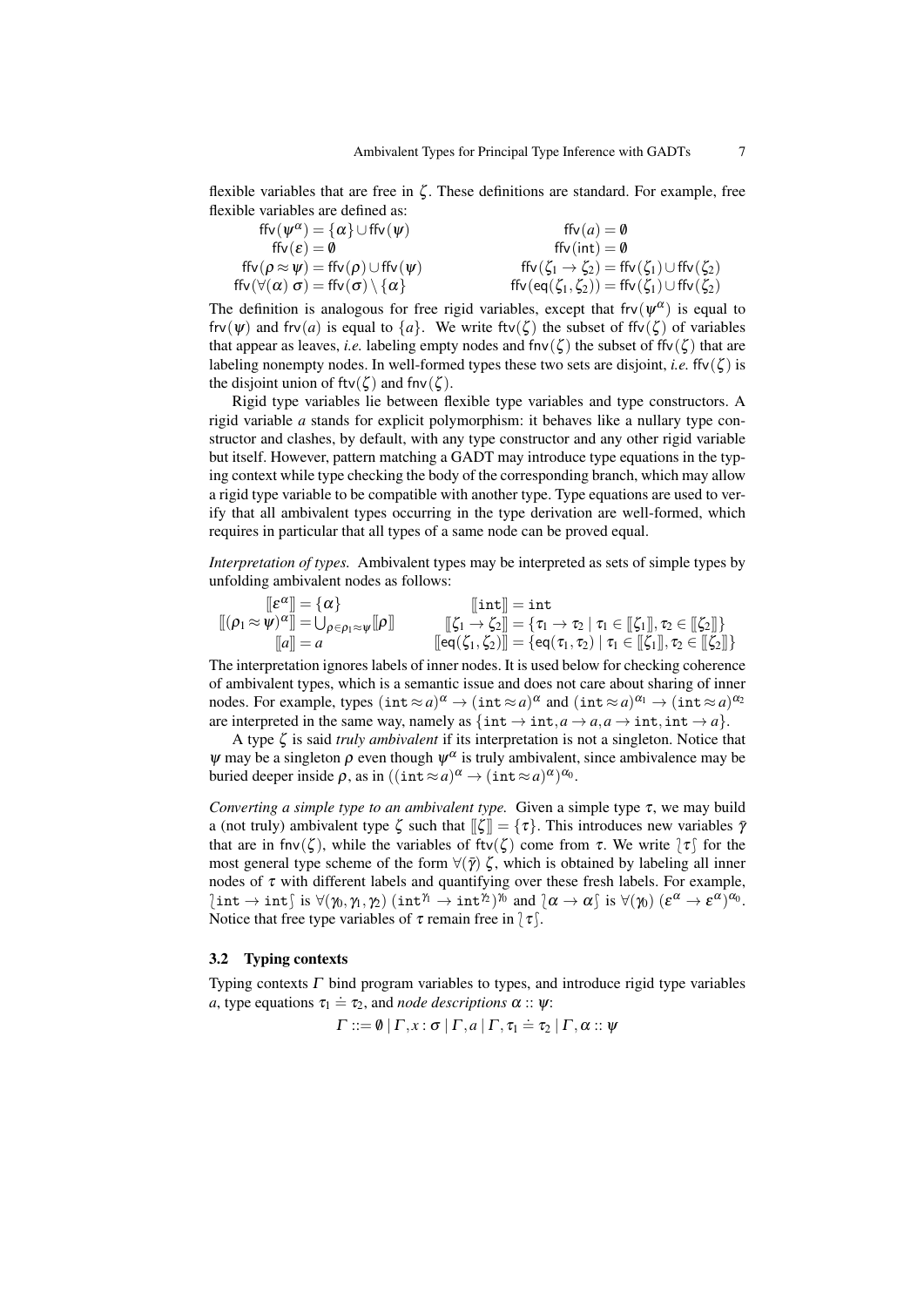<span id="page-7-5"></span>
$$
\begin{array}{llll} \text{WF-CTX-EQUAL} & & \text{WF-TYPE-EQUAL} \\ \hline & \vdash \Gamma & \Gamma \vdash \tau_1 \doteq \tau_2 \\ & \vdash \Gamma, \tau_1 \doteq \tau_2 \\ & & \text{WF-CTX-PLEX} \\ & & \text{WF-CTX-PLEX} \\ & & \vdash \Gamma & \Gamma \vdash \psi \\ & & \vdash \Gamma, \alpha::\psi \end{array} \quad \begin{array}{ll} \text{WF-TYPE-EQUAL} \\ \text{F} \vdash \tau_1 & \Gamma \vdash \tau_2 & \text{ftv}(\tau_1) = \text{ftv}(\tau_2) = \emptyset \\ & & \text{WF-TYPE-AMBIVALENT} \\ & & \text{WF-TYPE-AMBIVALENT} \\ & & \text{WF-TYPE-AMBIVALENT} \\ & & \text{WF-TYPE} \end{array}
$$

<span id="page-7-4"></span><span id="page-7-2"></span><span id="page-7-0"></span>Fig. 1. Well-formedness of contexts and types (excerpt)

Both flexible and rigid type variables are explicitly introduced in typing contexts. Hence, well-formedness of types is defined relatively to some typing context.

In addition to routine checks, well-formedness judgments also ensure soundness of ambivalent types and coherent use of type variables.

Well-formedness of contexts  $\vdash \Gamma$  is recursively defined with the well-formedness of types  $\Gamma \vdash \rho$  and type schemes  $\Gamma \vdash \sigma$ . Characteristic rules are in Figure [1.](#page-7-0) It also uses the entailment judgment  $\Gamma \Vdash \psi$ , which means, intuitively, that all raw types appearing in the set  $\psi$  can be proved equal from the equations in  $\Gamma$  (see §[3.3\)](#page-7-1). The last premise of Rule WF-TYPE-A[MBIVALENT](#page-7-2) ensures that ambivalent types contain at most one raw-type that is not a rigid variable. As usual well-formedness of contexts ensures that type variables are introduced before being used and that types are well-formed. It also ensures coherent use of type variables: alias constraints  $\alpha$  ::  $\psi$  in the context  $\Gamma$  define a mapping that provides evidence that  $\alpha$  is used coherently in the type  $\sigma$ . This is an essential feature of our system so that refining ambivalence earlier or later commutes, as explained above.

#### <span id="page-7-1"></span>3.3 Entailment

Typing contexts may contain type equations. Type equations are used to express equalities between types that are known to hold when the evaluation of a program has reached a given program point. Type equations are added to the typing context while typechecking the expression at the current program point.

The set of equations in the context defines an equivalence between types. Rule WF-TYPE-A[MBIVALENT](#page-7-2) shows that ambivalent types can only be formed between equivalent types: the well-formedness of the judgment  $\Gamma \vdash \psi$  requires  $\Gamma \Vdash \psi$ , *i.e.* that all types in  $\psi$  are provably equal under the equations in  $\Gamma$ , which is critical for type soundness; the rightmost premise requires that at most one type in  $\psi$  is not a rigid variable. For example, the ambivalent types int  $\approx$  (int<sup> $\gamma$ </sup>  $\rightarrow$  int<sup> $\gamma$ </sup>) and (int<sup> $\gamma$ </sup>  $\rightarrow$  int $\gamma$ )  $\approx$  ( $a^{\gamma} \rightarrow a^{\gamma}$ ) are ill-formed. This is however not restrictive as the former would be unsound in any consistent context while the later could instead be written  $(\text{int} \approx a)^{\gamma} \rightarrow (\text{int} \approx a)^{\gamma}$ .

Well-formedness of a type environment requires that its equations do not contain free type variables. Equalities in  $\Gamma$  may thus be seen as unification problems where rigid variables are the unknowns. If they admit a principal solution, it is a substitution of the form  $(a_i \mapsto \tau_i)^{i \in I}$ ; then, the set of equations  $(a_i = \tau'_i)^{i \in I}$  is equivalent to the equations in Γ . If the unification problem fails, then the equations are inconsistent—in the standard model where type constructors cannot be equated<sup>[4](#page-7-3)</sup>. This is acceptable and it just means

<span id="page-7-3"></span><sup>4</sup> This is not always true for ML abstract types, as type constructors may be compatible in another context, but we do not address this problem here.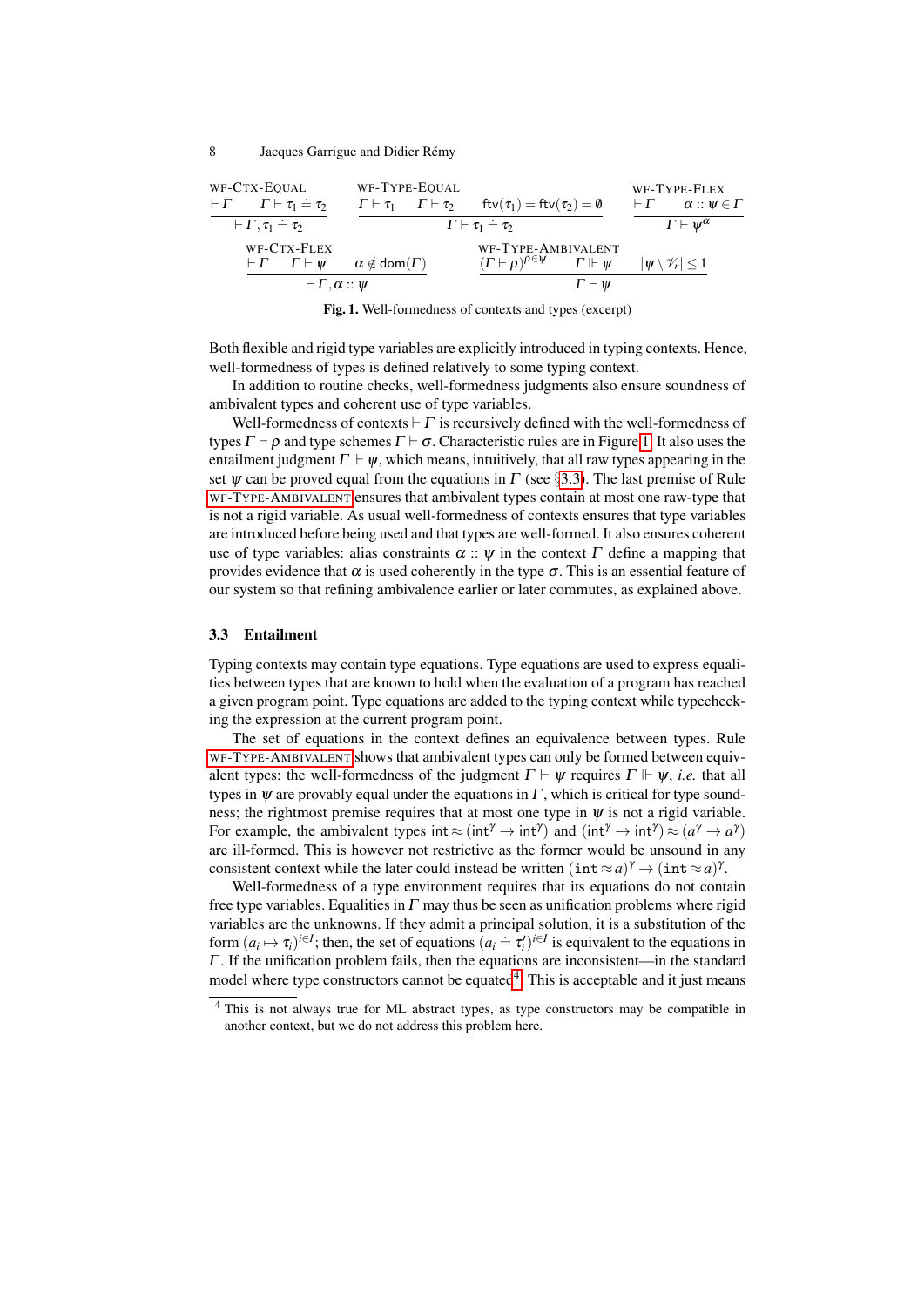Ambivalent Types for Principal Type Inference with GADTs 9

$$
(\psi^{\alpha_i})\theta = \zeta_i
$$
  
\n
$$
(\psi^{\gamma})\theta = (\psi\theta)^{\gamma}
$$
  
\n
$$
(\rho_i^{\{i\}})\theta = (\rho_i\theta)^{i\in I}
$$
  
\n
$$
(\forall(\alpha)\zeta)\theta = \forall(\alpha)\zeta(\theta\setminus\{\alpha\})
$$
  
\n
$$
(\xi_1 \rightarrow \zeta_2)\theta = \zeta_1\theta \rightarrow \zeta_2\theta
$$
  
\n
$$
(\epsilon q(\zeta_1, \zeta_2))\theta = \epsilon q(\zeta_1\theta, \zeta_2\theta)
$$

<span id="page-8-1"></span>**Fig. 2.** Application of substitution  $\theta$  equal to  $[\alpha_i \leftarrow \zeta_i]^{i \in I}$ 

that the current program point cannot be reached. Therefore, any ambivalent type is admissible in an inconsistent context.

The semantic judgment  $\Gamma \Vdash \psi$  means by definition that any ground instance of  $\Gamma$ that satisfies the equations in  $\Gamma$  makes all types in the semantics of  $\psi$  equal. Formally:

Definition 1 (Entailment). *Let* Γ *be a typing environment. A ground substitution* θ *from rigid variables to simple types* models  $\Gamma$  *if*  $\theta(\tau_1)$  *and*  $\theta(\tau_2)$  *are equal for each equation*  $\tau_1 = \tau_2$  *in* Γ. We say that  $\Gamma$  *entails*  $\psi$  *and write*  $\Gamma \vdash \psi$  *if*  $\theta([\psi]]$  *is a singleton for any ground substitution* θ *that models* Γ *.*

This gives a simple algorithm to check for entailment: compute the most general unifier θ of Γ; then  $\Gamma \Vdash \psi$  holds if and only if  $\theta(\psi \|)$  is a singleton or θ does not exist.

#### 3.4 Substitution

In our setting, substitutions operate on ambivalent types where type variables are used to label inner nodes of types and not just their leaves. They allow the replacement of an ambivalent node  $\psi^{\alpha}$  by a "more ambivalent" one  $\psi \approx \psi'^{\alpha}$ , using the substitution  $[\alpha \leftarrow (\psi \approx \psi')^{\alpha}]$ ; or merging two ambivalent nodes  $\psi_1^{\alpha_1}$  and  $\psi_2^{\alpha_2}$  using the substitution  $[\alpha_1, \alpha_2 \leftarrow \psi_1 \approx \psi_2^{\alpha_1}]$ . To capture all these cases with the same operation, we define in Figure [2](#page-8-1) a general form of substitution  $[\alpha_i \leftarrow \zeta_i]^{i \in I}$  that may graft arbitrary nodes  $\zeta_i$  at every occurrence of a label  $\alpha_i$ , written  $[\alpha \leftarrow \zeta];$ 

As a result of this generality, substitutions are purely syntactic and may replace an ambivalent node with a less ambivalent one—or even prune types replacing a whole subtree by a leaf. Of course, we should only apply substitutions to types when they preserve (or increase) ambivalence.

Definition 2. *A substitution* θ preserves ambivalence in a type ζ *if and only if, for any*  $\alpha$  *in* dom( $\theta$ ) *and any node*  $\psi^{\alpha}$  *in*  $\zeta$ *, we have*  $\psi \theta \subseteq$   $\lfloor (\psi^{\alpha})\theta \rfloor$ *.* 

As a particular case, an atomic substitution  $[\alpha \leftarrow \zeta_0]$  preserves ambivalence in  $\zeta$  if for any node  $\psi^{\alpha}$  in  $\zeta$ , we have  $\psi \subseteq [\zeta_0]$ —since well-formedness of  $\psi^{\alpha}$  implies that  $\alpha$ may not occur free in  $\psi$ , hence  $\psi \theta$  is just  $\psi$ .

#### <span id="page-8-0"></span>3.5 Typing rules

Typing judgments are of the form  $\Gamma \vdash M : \sigma$  as in ML. However, typing rules, defined in Figure [3,](#page-9-0) differ from the traditional presentation of ML typing rules in two ways. On the one hand, we use a constraint framework where  $\Gamma$  carries node descriptions  $\alpha$  ::  $\psi$  to enforce their sharing within different types. On the other hand, typing rules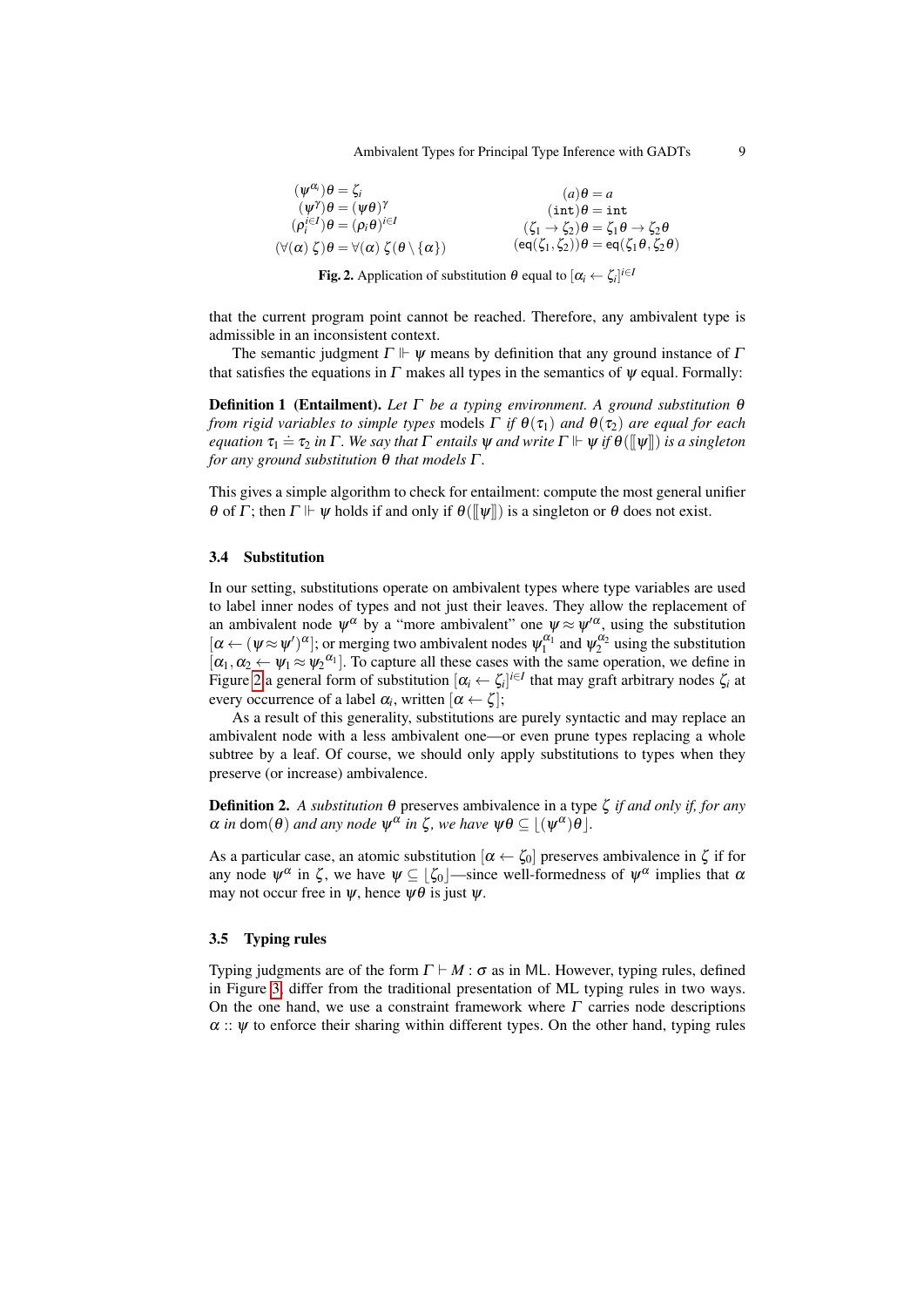<span id="page-9-12"></span><span id="page-9-5"></span><span id="page-9-3"></span><span id="page-9-2"></span><span id="page-9-1"></span>

| M-VAR                                                                                          | M-INST                                                                                                                                         |  |  |  |  |  |  |
|------------------------------------------------------------------------------------------------|------------------------------------------------------------------------------------------------------------------------------------------------|--|--|--|--|--|--|
| $\vdash \Gamma \quad x : \sigma \in \Gamma$                                                    | $\Gamma \vdash M : \forall (\alpha) (\sigma[\alpha \leftarrow \psi_0^{\alpha}]) \qquad \psi_0 \subseteq \psi$<br>$\Gamma \vdash \psi^{\gamma}$ |  |  |  |  |  |  |
| $\Gamma \vdash x : \sigma$                                                                     | $\Gamma \vdash M : \sigma[\alpha \leftarrow \psi^\gamma]$                                                                                      |  |  |  |  |  |  |
| M-GEN                                                                                          | M-NEW                                                                                                                                          |  |  |  |  |  |  |
| $\Gamma, \alpha :: \psi \vdash M : \sigma$                                                     | $\Gamma, a, \alpha :: a \vdash M : \sigma$ $\Gamma \vdash \forall(\alpha) \sigma[\alpha \leftarrow \varepsilon^{\alpha}]$                      |  |  |  |  |  |  |
| $\Gamma \vdash M : \forall(\alpha) \sigma$                                                     | $\Gamma \vdash v(a)M : \forall(\alpha) \sigma[\alpha \leftarrow \varepsilon^{\alpha}]$                                                         |  |  |  |  |  |  |
| <b>M-FUN</b>                                                                                   | $M-APP$                                                                                                                                        |  |  |  |  |  |  |
| $\Gamma, x : \zeta_0 \vdash M : \zeta$                                                         | $\Gamma \vdash M_1 : ((\zeta_2 \rightarrow \zeta) \approx \psi)^{\alpha}$<br>$\Gamma \vdash M_2 : \zeta_2$                                     |  |  |  |  |  |  |
| $\Gamma \vdash \lambda(x) M : \forall(\gamma) (\zeta_0 \rightarrow \zeta)^\gamma$              | $\Gamma \vdash M_1 M_2 : \zeta$                                                                                                                |  |  |  |  |  |  |
| $M$ -LET                                                                                       | M-ANN                                                                                                                                          |  |  |  |  |  |  |
| $\Gamma \vdash M_1 : \sigma_1 \qquad \Gamma, x : \sigma_1 \vdash M_2 : \zeta_2$                | $\Gamma \vdash \forall (\text{ftv}(\tau)) \tau$                                                                                                |  |  |  |  |  |  |
| $\Gamma \vdash \text{let } x = M_1$ in $M_2 : \zeta_2$                                         | $\Gamma \vdash (\tau) : \forall (\text{ftv}(\tau)) \exists \tau \rightarrow \tau$                                                              |  |  |  |  |  |  |
| M-WITNESS                                                                                      | M-USE                                                                                                                                          |  |  |  |  |  |  |
| $\vdash \Gamma$                                                                                | $\Gamma \vdash (\text{eq}(\tau_1, \tau_2)) M_1 : \zeta_1 \qquad \Gamma, \tau_1 \doteq \tau_2 \vdash M_2 : \zeta_2$                             |  |  |  |  |  |  |
| $\Gamma \vdash \mathsf{Eq} : \forall (\alpha, \gamma) \; \mathsf{eq}(\alpha, \alpha)^{\gamma}$ | $\Gamma \vdash$ use $M_1$ : eq $(\tau_1, \tau_2)$ in $M_2$ : $\zeta_2$                                                                         |  |  |  |  |  |  |

<span id="page-9-10"></span><span id="page-9-8"></span><span id="page-9-6"></span><span id="page-9-0"></span>Fig. 3. Typing rules

<span id="page-9-9"></span><span id="page-9-7"></span>also carry type equations  $\tau_1 \doteq \tau_2$  in typing contexts that are used to show the coherence of ambivalent types via direct or indirect uses of well-formedness judgments.

All axioms require well-formedness of  $\Gamma$  so that whenever a judgement  $\Gamma \vdash M : \sigma$ holds, we have  $\vdash \Gamma$ . Rule M-I[NST](#page-9-1) instantiates the outermost variable of a type scheme. It is unusual in two ways. First, we write  $\sigma[\alpha\leftarrow\psi^{\alpha}_0]$  rather than just  $\sigma$  in the quantified type. This trick ensures that all nodes labeled with  $\alpha$  were indeed  $\psi_0^{\alpha}$  and overcomes the absence of  $\psi_0$  in the binder. Intuitively, the instantiated type should be  $\sigma[\alpha \leftarrow$  $\psi_0^{\alpha}][\alpha \leftarrow \psi^{\gamma}],$  but this happens to be equal to  $\sigma[\alpha \leftarrow \psi^{\gamma}]$ . Second, we require  $\psi_0 \subseteq \psi$ to ensure preservation of ambivalence, as explained in the previous subsection. Finally, the premise  $\Gamma \vdash \psi^{\gamma}$  ensures that the resulting type is well-formed.

Rule M[-G](#page-9-2)EN introduces polymorphism implicitly, as in ML: variables that do not appear in the context can be generalized. The following rule is derivable from M[-G](#page-9-2)EN and M-I[NST](#page-9-1), and can be used as a shortcut when variable  $\alpha$  does not appear in  $\psi^{\gamma}$ :

<span id="page-9-11"></span>
$$
\frac{\Gamma, \alpha::\psi_1 \vdash M : \psi^\gamma \qquad \alpha \neq \gamma}{\Gamma \vdash M : \psi^\gamma}
$$

Rule M[-N](#page-9-3)EW enables explicit polymorphism (and explicit type equations using witnesses). For that purpose, it introduces a rigid type variable *a* in the typing context that may be used inside *M*—typically for introducing type annotations. However, polymorphism becomes implicit in the conclusion by turning the rigid type variable *a* into a quantified flexible type variable  $\alpha$  when exiting the scope of the v-form. Polymorphism can then be eliminated implicitly<sup>[5](#page-9-4)</sup> as regular polymorphism in ML. The second premise ensures that the rigid type variable  $a$  does not appear anywhere else but in  $a^{\alpha}$ .

Our version of Rule M-F[UN](#page-9-5) generalizes the type  $\gamma$  introduced for annotating the arrow type, which avoids introducing  $\gamma$  ::  $\zeta_0 \to \zeta$  in the premise. Rule M[-A](#page-9-6)PP differs from the standard application rule in two ways: a minor difference is that the arrow

<span id="page-9-4"></span><sup>&</sup>lt;sup>5</sup> This is why we write this  $v(a)$ *M* rather than  $\Lambda a$ *M*.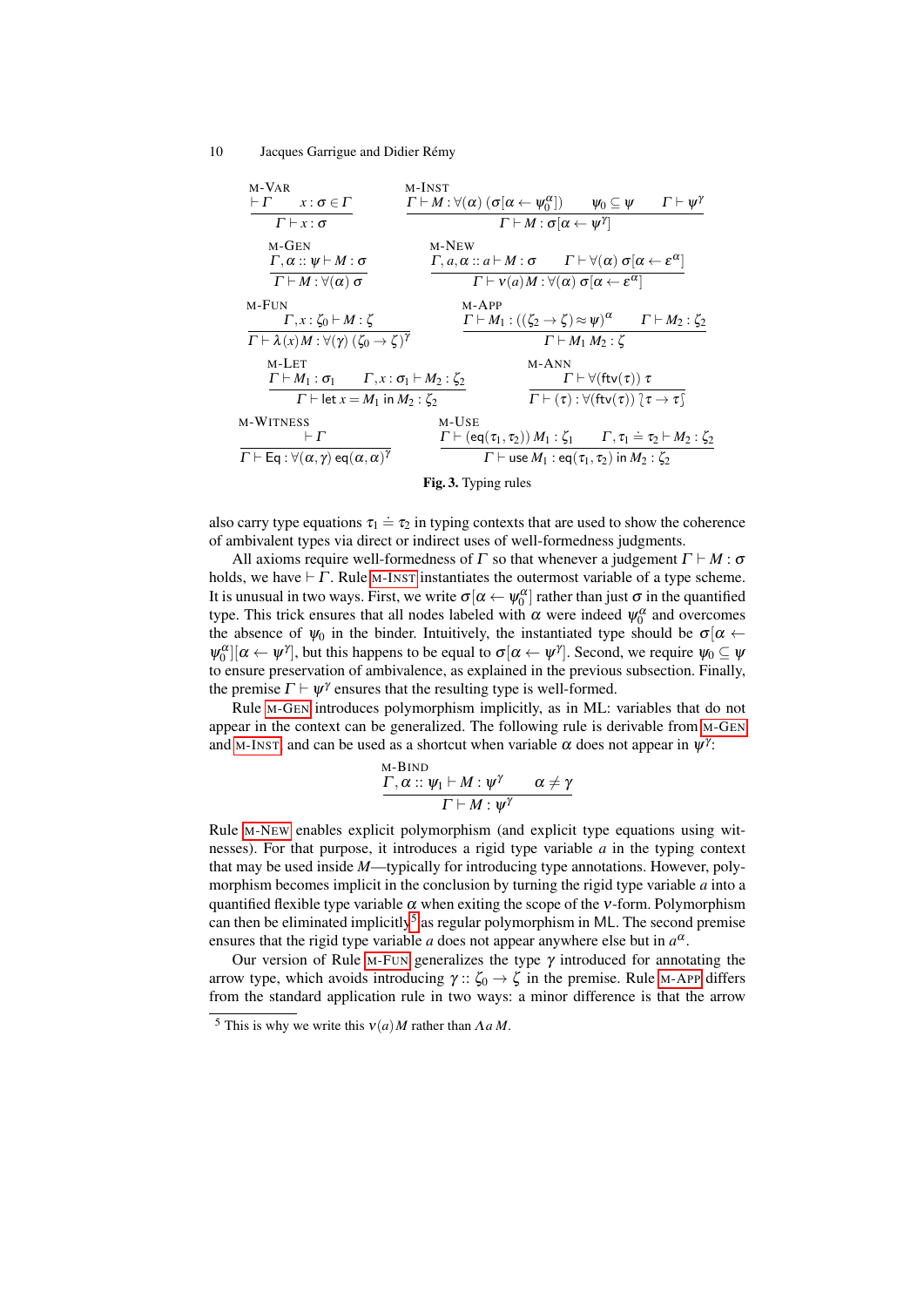type has a label as in Rule M-F[UN](#page-9-5); a major difference is that the type of  $M_1$  may be ambivalent—as long as it contains an arrow (raw) type of the form  $\zeta_2 \to \zeta$ . In particular, the premise  $\Gamma \vdash M_1: ((\zeta_2 \to \zeta) \approx \psi)^\alpha$  does not, in general, imply  $\Gamma \vdash M_1: (\zeta_2 \to \zeta)^\alpha$ , as this could lose sharing. Hence, we have to read the arrow structure directly from the ambivalent type. Rule M[-L](#page-9-7)ET is as usual.

Rule M[-A](#page-9-8)NN allows explicit loss of sharing via type annotations. It is presented as a retyping function of type scheme  $(\tau)$ , *i.e.* a function that changes the labeling of the type of its argument without changing its behavior. The types of the argument and the result need not be exactly  $\tau$  but consistent instances of  $\tau$ —see the definition of  $\tau$ , above. Annotations are typically meant to be used in expressions such as  $(\tau)$  *M*, which forces *M* to have a type that is an instance of  $\tau$ . While this is the only effect it would have in ML, here it also duplicates the polymorphic skeleton of *M*, which allows different labeling of *inner nodes* in the type of *M* passed to the annotation and its type after the annotation. By contrast, free type variables of  $\tau$  remain shared between both types. The example below illustrates how type annotations can be used to remove ambivalence.

Rule M-W[ITNESS](#page-9-9) says that the Eq type constructor can be used to witness an equality between equal types as eq $(\zeta, \zeta)^\gamma$ , for any type  $\zeta$ . Conversely, an equality type eq $(\zeta_1, \zeta_2)^\gamma$ , can only have been built from the Eq type constructor.

Rule M[-U](#page-9-10)SE uses this fact to learn and add the equation  $\tau_1 \doteq \tau_2$  in the typing context while typechecking the body of  $M_2$ ; the witness  $M_1$  must be typable as an instance of the type eq( $\tau_1, \tau_2$ ) up to sharing of inner nodes. Since the equation is only available while typechecking  $M_2$ , it is not present in the typing context of the conclusion. Hence, the type  $\zeta_2$  must be well-formed in  $\Gamma$ . But this is a direct consequence of the second premise: it implies  $\Gamma$ ,  $\tau_1 = \tau_2 \vdash \zeta_2$ , which in turn requires that all labels of  $\zeta_2$  (which contain no quantifiers) have node descriptions in  $\Gamma$ , so that they cannot depend on  $\tau_1 \doteq \tau_2$ . Typically, ambivalent types needed for the typing of *M*<sub>2</sub> are introduced using rule M-B[IND](#page-9-11), which means that they cannot remain inside  $\zeta_2$ , so that there is no way to keep an ambiguous type. Notice that the well-formedness of  $\Gamma$ ,  $\tau_1 = \tau_2$  implies that  $\tau_1$ and  $\tau_2$  contain no flexible type variables (rules WF-TYPE-E[QUAL](#page-7-5) and WF-CTX-EQUAL).

We now illustrate the typing rules on an example. Assume that (if  $\pm$  then  $\pm$  else  $\pm$ ) is given as a primitive with type scheme  $\forall (\gamma_1, \gamma_2, \gamma_1, \gamma_0)$   $\forall (\alpha)$  (bool<sup> $\gamma_1$ </sup>  $\rightarrow (\alpha \rightarrow (\alpha \rightarrow \gamma_1)$ )  $\alpha$ <sup>2</sup>)<sup>2</sup>)<sup>2</sup>)<sup>3</sup>)<sup>3</sup>. Let  $\Gamma$  be  $\Gamma$ <sub>*a*</sub>, $\Delta$ , $\Delta'$ ,  $y$ : (int  $\approx$  *a*)<sup> $\alpha$ </sup> where  $\Gamma$ <sub>*a*</sub> is *a*, *a*  $\approx$  int and  $\Delta$  is  $\alpha$ : int,  $\gamma_2 :: \alpha \to \alpha, \gamma_1 :: \alpha \to (\alpha \to \alpha)^{\gamma_2}$  and  $\varDelta'$  is  $\gamma_b ::$  bool,  $\gamma_0 :: \gamma_b \to (\alpha \to (\alpha \to \alpha)^{\gamma_1}$  $\alpha$ )<sup> $\alpha$ </sup>)<sup> $\alpha$ </sup>. Using M[-V](#page-9-12)AR for premises, we have:

$$
\text{M-APP } \frac{\Gamma \vdash \text{if }\_ \text{then }\_ \text{else }\_ : (\text{bool}^{\gamma_b} \to (\alpha \to (\alpha \to \alpha)^{\gamma_2})^{\gamma_1})^{\gamma_0} \qquad \Gamma \vdash \text{true } : \gamma_b}{\Gamma \vdash \text{if }\text{true } \text{then }\_ \text{else }\_ : (\alpha \to (\alpha \to \alpha)^{\gamma_2})^{\gamma_1}}
$$

We also have  $\Gamma \vdash 1$  :  $(\texttt{int} \approx a)^\alpha$  and  $\Gamma \vdash y$  :  $(\texttt{int} \approx a)^\alpha$  by M-I[NST](#page-9-1) and M[-V](#page-9-12)AR. Hence, we have  $\Gamma \vdash$  if true then 1 else  $y : (\texttt{int} \approx a)^{\alpha}$  by M[-A](#page-9-6)PP. This leads to:

$$
\Gamma \vdash \text{if true then 1 else } y : (\text{int} \approx a)^{\alpha}
$$
\nM-*INST*\n
$$
\overline{\Gamma_a, \Delta, \Delta' \vdash \lambda(y) \text{ if true then 1 else } y : \forall(\gamma) \ ((\text{int} \approx a)^{\alpha} \rightarrow (\text{int} \approx a)^{\alpha})^{\gamma}}
$$
\nM-*INST*\n
$$
\frac{\Gamma_a, \Delta, \Delta' \vdash M : ((\text{int} \approx a)^{\alpha} \rightarrow (\text{int} \approx a)^{\alpha})^{\gamma}}{\Gamma_a, \Delta \vdash M : ((\text{int} \approx a)^{\alpha} \rightarrow (\text{int} \approx a)^{\alpha})^{\gamma}}
$$
\nM-*GEN*\n
$$
\overline{\Gamma_a \vdash M : \forall (\alpha, \gamma) \ ((\text{int} \approx a)^{\alpha} \rightarrow (\text{int} \approx a)^{\alpha})^{\gamma}}
$$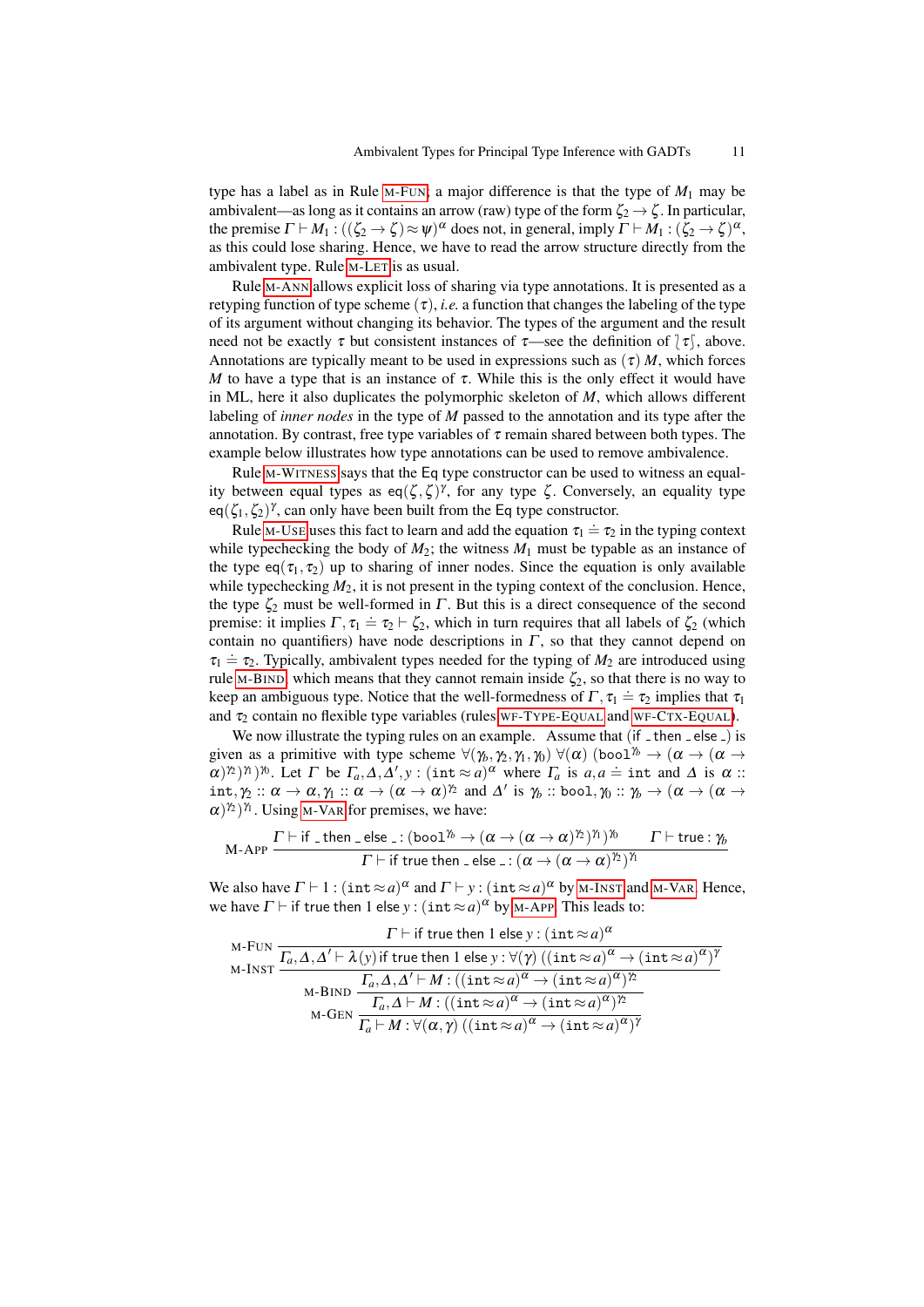where *M* is  $\lambda(y)$  if true then 1 else *y*. Rule M-B[IND](#page-9-11) is used for variables  $\gamma_b$  and  $\gamma_0$  in  $\Delta'$  that are no longer used (we omitted the other premisses), while Rule M[-G](#page-9-2)EN is used for variables  $\alpha$  and  $\gamma_2$  in  $\Delta$ . Notice that neither  $\Gamma_a \vdash M : \forall (\alpha, \alpha', \gamma)$  ((int  $\approx a)^\alpha \rightarrow$ int≈*a* α 0 ) <sup>γ</sup> nor Γ*<sup>a</sup>* ` *M* : ∀(α, γ) (int<sup>α</sup> → int<sup>α</sup> ) γ are derivable. It is a key feature of our system that sharing and ambivalence can only be increased *implicitly*. Still, it is sound to decrease them *explicitly*, using a type annotation, as in  $\Gamma_a \vdash (a \rightarrow \text{int}) M$ :  $\forall (\alpha, \alpha', \gamma)$   $(a^{\alpha} \to \text{int}^{\alpha'})^{\gamma}$ . This is obtained by applying the coercion  $(a \to \text{int})$  of type  $\{ (a \rightarrow \text{int}) \rightarrow (a \rightarrow \text{int}) \}$ , *i.e.* 

 $\forall (\alpha_1, \alpha_2, \alpha'_1, \alpha'_2, \gamma, \gamma', \gamma_0) \ \big( (a^{\alpha_1} \rightarrow \texttt{int}^{\alpha_2})^{\gamma} \rightarrow (a^{\alpha'_1} \rightarrow \texttt{int}^{\alpha'_2})^{\gamma'} \big)^{\gamma_k}$ 

to *M*. The expression  $M_0$  equal to use  $x : eq(a, int)$  in  $(a \rightarrow int)$  *M* is not ambiguous thanks to the annotation around *M*. Hence, we have:

$$
\begin{array}{ll} \mbox{M-USE*} & \dfrac{\Gamma' \vdash (\mathrm{eq}(a, \mathrm{int})) \, x \colon \zeta_1 \quad \ \Gamma', a \doteq \mathrm{int} \vdash (a \rightarrow \mathrm{int}) \, M \, : \, \{a \rightarrow \mathrm{int}\} \, }{\Delta'', a, \Delta'', x \, : \, \mathrm{eq}(a^{\gamma}, \mathrm{int}^{\gamma})^{\gamma} \vdash M_0 \, : \, \{a \rightarrow \mathrm{int}\} \, }\\ & \mbox{M-FLN*} & \dfrac{\Delta'', a, \alpha :: a \vdash \lambda(x) \, M_0 \, : \, \{ \mathrm{eq}(a, \mathrm{int}) \rightarrow a \rightarrow \mathrm{int}\} \, }{\Delta'' \vdash \mathrm{V}(a) \, \lambda(x) \, M_0 \, : \, \forall (\alpha) \, \{ \mathrm{eq}(\alpha, \mathrm{int}) \rightarrow \alpha \rightarrow \mathrm{int}\} \, } \Delta'' \vdash \mathrm{Eq} \, : \ldots \, \\ & \qquad \qquad \vdash (\mathrm{V}(a) \, \lambda(x) \, M_0) \, \, \mathrm{Eq} \, : \, \{ \mathrm{int} \rightarrow \mathrm{int}\} \end{array}
$$

for some well-chosen  $\Delta''$ ,  $\Delta'''$  and  $\Gamma'$ , where  $R*$  means  $R$  preceded and followed by a sequence of M-I[NST](#page-9-1), M-B[IND](#page-9-11), and M[-G](#page-9-2)EN. The rigid variable *a* is turned into the polymorphic variable  $\alpha$  which is then instantiated to int<sup> $\alpha$ </sup> before the application to Eq.

# <span id="page-11-0"></span>4 Properties

By lack of space, we omit formal statements and their proofs, as well as a description of type inference, and we refer the reader to the accompanying technical report [\[5\]](#page-15-9).

*Type soundness* Type soundness is established by seeing our system as a subset of  $HMG(X)$  [\[12\]](#page-15-10). Formally, we exhibit a translation from our language to  $HMG(X)$  that preserves typing judgments. The key is that well-formed ambivalent types are such that all simple types in their interpretation are provably equal in the current context, *i.e.* under the equations introduced by use expressions. Ambivalent types are only used for type inference and are dropped during the translation.

*Monotonicity* Let  $\Gamma \vdash \sigma' \prec \sigma$  be the instantiation relation, which says that any monomorphic instance of  $\sigma$  well-formed in  $\Gamma$  is also a monomorphic instance of  $\sigma'$ . This relation is extended point-wise to typing contexts:  $\Gamma' \prec \Gamma$  if for any term variable *x* in dom( $\Gamma$ ),  $\Gamma \vdash \Gamma'(x) \prec \Gamma(x)$ , all other components of  $\Gamma$  and  $\Gamma'$  being identical. We may now state monotonicity: in our system, if  $\Gamma \vdash M : \zeta$  and  $\Gamma' \prec \Gamma$ , then  $\Gamma' \vdash M : \zeta$ .

*Existence of principal solutions to type inference problems* This is our main result. A typing problem is a typing judgment skeleton  $\Gamma \triangleright M : \zeta$ , where  $\Gamma$  omits all node descriptions  $\alpha$ ::  $\psi$  (hence,  $\Gamma$  is usually not well-formed, but can be extended into a well-formed environment by interleaving the appropriate node descriptions with bindings in Γ). A solution to a typing problem is a pair of a substitution  $\theta$  that preserves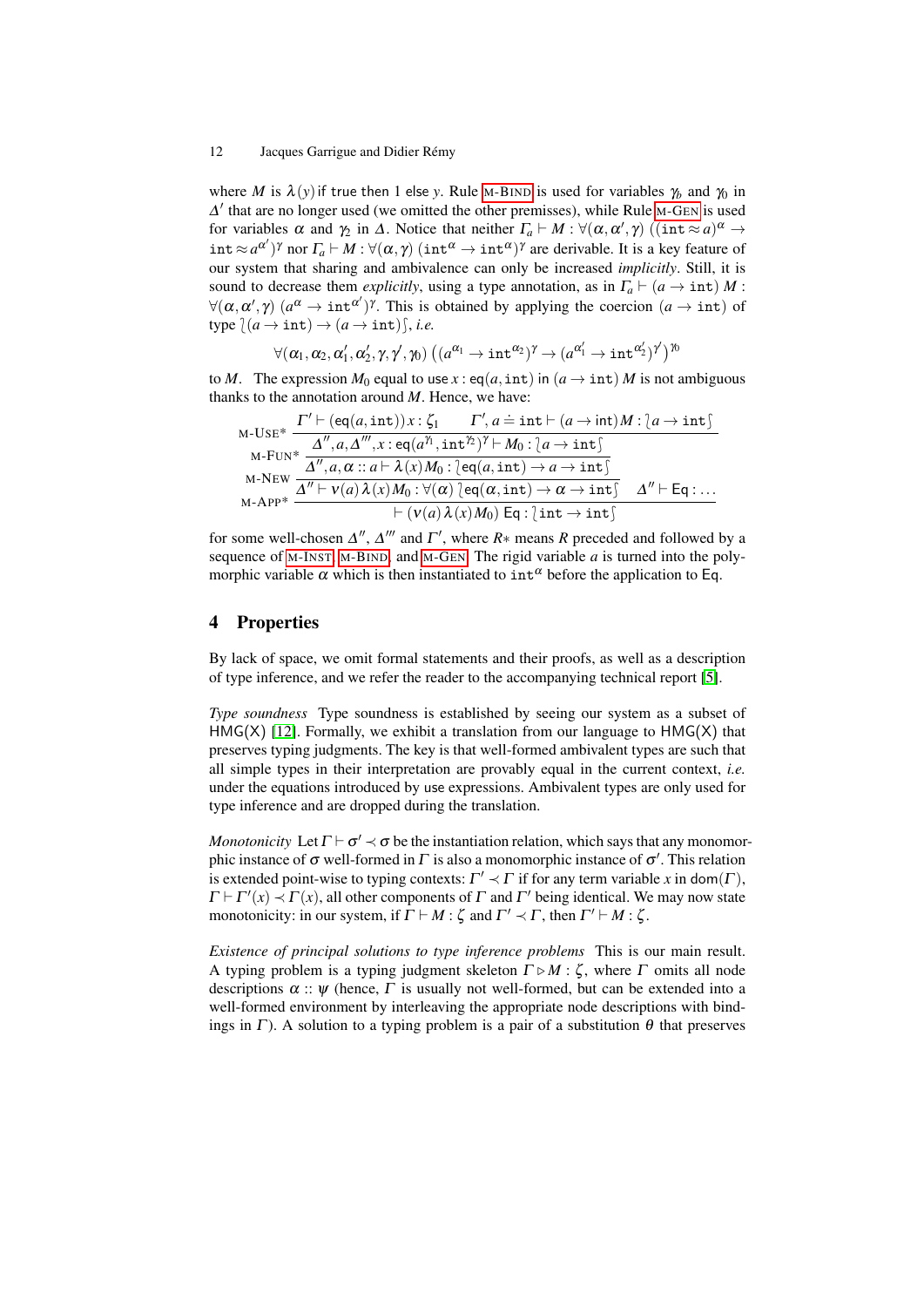ambivalence for the types in  $\Gamma$  and  $\zeta$ , together with a context  $\Delta$  that contains only node descriptions, such that  $\Gamma \theta$  and  $\Delta$  can be interleaved to produce a well-formed typing context, written  $\Gamma \theta \mid \Delta$ , and the judgment  $\Gamma \theta \mid \Delta \vdash M : \zeta \theta$  holds.

For any typing problem, the set of solutions is stable by substitution and is either empty or has a principal solution  $(\Delta, \theta)$ , *i.e.* one such that any other solution  $(\Delta', \theta')$ is of the form  $\theta' = \theta'' \circ \theta$  for some substitution  $\theta''$  that preserves well-formedness in  $\Gamma \theta \mid \Delta$ , *i.e.* for any type  $\zeta'$  such that  $\Gamma \theta \mid \Delta \vdash \zeta'$ , we have  $\Gamma \theta' \mid \Delta' \vdash \zeta' \theta''$ .

*Sound and complete type inference* Principality of type inference is proved as usual by exhibiting a concrete type inference algorithm. This algorithm (presented in the extended version) relies on a variant of the standard unification algorithm that works on ambivalent types and preserves their sharing. It uses a typing constraint approach, which converts typing problems to unification problems, while also ensuring that inferred types are well-formed, *i.e.* coherent, properly scoped, and acyclic. The use of constraints here is however just a convenience: since the ambivalence information is contained in types themselves, constraints can always be solved prior to type generalization so that we do not need constrained type schemes. That is, constraints are just a way to describe the algorithmic steps without getting into implementation details: OCaml itself uses a variant of Milner's algorithm  $\mathcal{J}$  [?].

# <span id="page-12-0"></span>5 Related works

While GADTs have been an active research area for about 10 years, early works usually focused on their type checking and expressiveness, ignoring ML-style type inference. Typically, they rely on an explicitly typed core language and use local type inference techniques to leave some type information implicit. Other recent works with rich dependent type systems also fit in this category and are only loosely related to ours.

Relatively few papers are dedicated to *principal* type inference for GADTs. The tension between ambiguity and principality is so strong that it has been assumed that the only way to reach principality is to know exactly the external type of each GADT match case. As a result, research has not been so much focused on finding a type system with principal types, but rather on clever propagation of type information so that programs have enough type annotations after propagation to admit principal types—or are rejected otherwise. Hence, some existing approaches always return principal solutions, but do not have a clear specification of when they will succeed, because this depends on the propagation algorithm (or some idealized version of it) which does not have a compositional specification.

OutsideIn improves on this by using uses constraint solving in place of directional annotation propagation, which greatly reduces the need for annotations. Stratified type inference [\[9\]](#page-15-5) is another interesting approach to type inference for GADTs that uses several sophisticated passes to propagate local typing constraints (and not just type annotations) progressively to the rest of the program.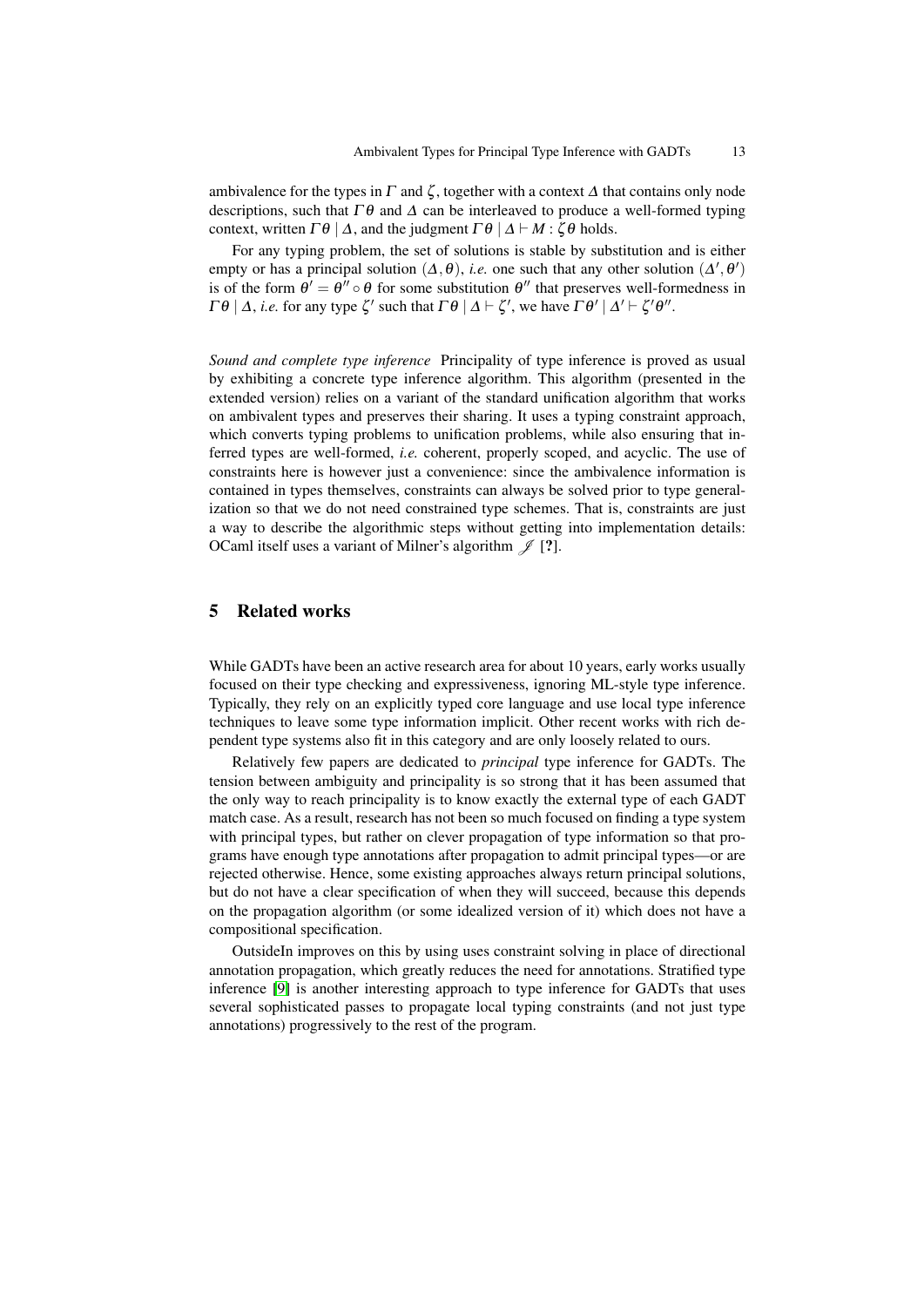The following table summarizes the typability of the programs given in the overview, for our approach (including simple syntactic propagation of type annotations), Out-sideIn<sup>[6](#page-13-0)</sup>, and stratified type inference [\[9\]](#page-15-5).

| Program    | f <sub>1</sub> | $f_2$   $g$ | $g_1$ | $g_2$ |  |
|------------|----------------|-------------|-------|-------|--|
| Ambivalent |                |             |       |       |  |
| OutsideIn  |                |             |       |       |  |
| Stratified |                |             |       |       |  |

The results for f are unsurprising: this example is not even principal in the naive type system: without an internal notion of ambivalence, a type system is unable to tell that the equality between two types is only accidental and should not be considered as a source of ambiguity. The results for  $f_1$  and  $f_2$  are more interesting. While OutsideIn requires an external type annotation in both cases, stratified type inference accepts to infer the type of the branch from its body. More precisely, the propagation algorithm operates in a bi-directional way and is able to extract non-ambiguous information from GADT pattern-matching branches. The exported information is pruned so that it remains compatible with any interpretation of the internal information, even in a context with fewer type equations. Thus, the type of the result is pruned in function f, but it can be propagated for  $f_1$  and  $f_2$ . This corresponds exactly to the naive notion of ambiguity.

Typing of g fails in all three systems, as it is fundamentally ambiguous, whichever definition is chosen. The results for  $g_1$  may look surprising: while it contains many type annotations, both OutsideIn and stratified type inference still fail on it. The reason is that type annotations are inside the branch: in both systems, only type annotations outside of a branch can disambiguate types for which an equation has been introduced. We find this behavior counter-intuitive. The freedom of where to add type annotations stands as a clear advantage of ambivalent types. By contrast,  $g_2$  provides full type annotations in a standard style, so that all systems succeed—although ambivalent types need some (simple) propagation mechanism to push annotations inside.

Programs p and  $p_1$  demonstrate the power of OutsideIn. The program  $p_1$  is the following variant of p, which we deem ambiguous:

let  $p_1$  (type *a*) (x : (*a*,int) eq) (y : *a*) =<br>let  $z =$  (match x with Eq  $\rightarrow$  if  $y>0$  then

let  $z = (match x with Eq \rightarrow if y>0 then y else 0) in z + 1$ 

Indeed, the match expression in  $p_1$  would have to be given the ambivalent type  $a \approx \text{int}$ , which is not allowed outside the scope of the equation  $a = \text{int}$ . Both p and  $p_1$  are accepted by OutsideIn, since type information can be propagated upward, even for local let definitions. This comes at a cost, though: local let-definitions are monomorphic by default (but can be made polymorphic by adding a type annotation). While local polymorphic definitions are relatively rare, so that this change of behavior appears as a good compromise for Haskell, they are still frequent enough, and their coresponding type annotations large enough, so that we prefer to keep local polymorphism in OCaml [?]. Moreover, local polymorphism is critical for the annotation propagation mechanism used by OCaml as a complement to ambivalent types and for polymorphic methods.

<span id="page-13-0"></span><sup>6</sup> Results differ for GHC 7.6, as it slightly departs from OutsideIn allowing some biased choices, but next versions of GHC should strictly comply with OutsideIn.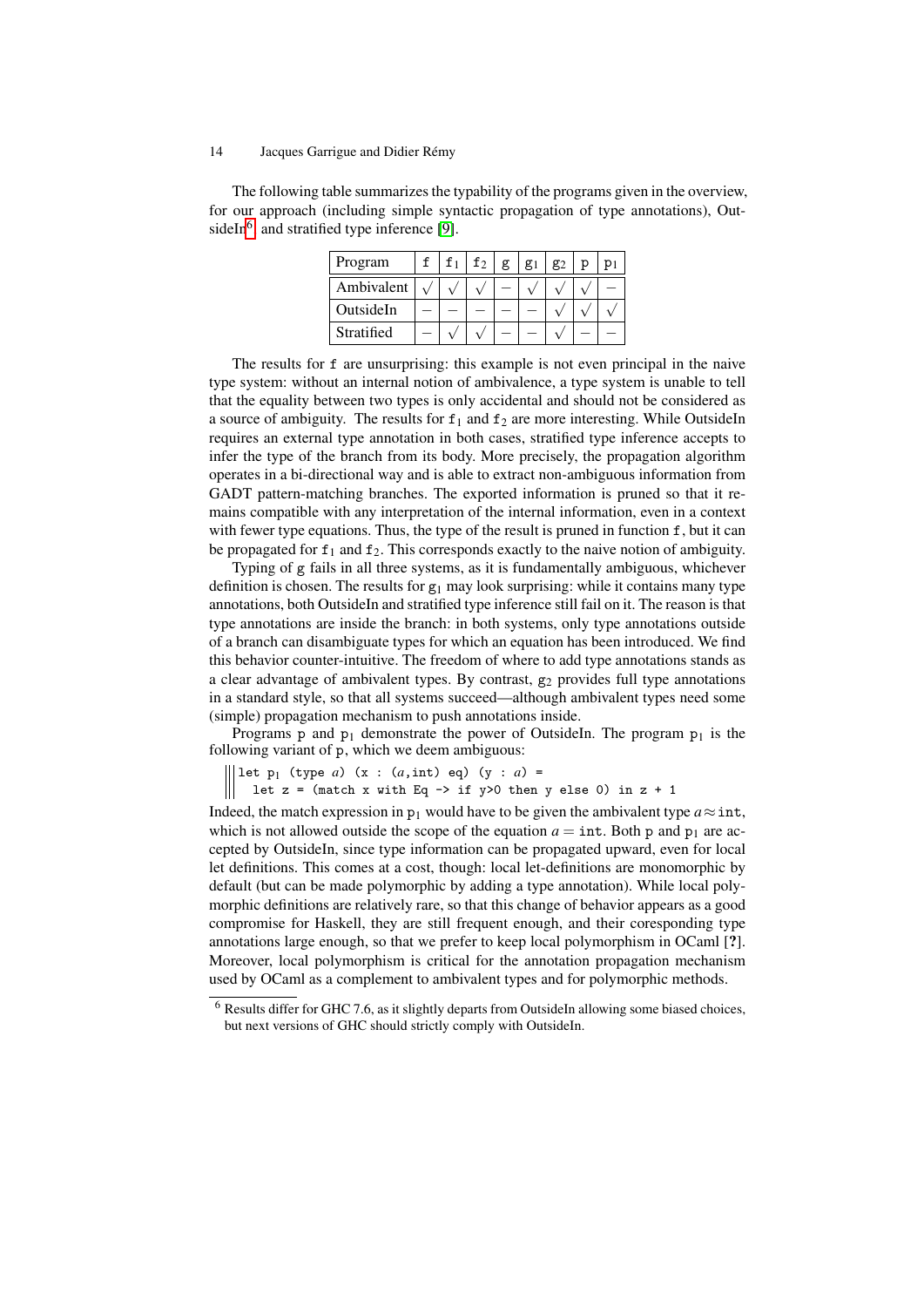All examples above are specifically chosen to illustrate the mechanisms underlying ambivalence and do not cover all uses of GADTs. Thus, they do not mean that our approach always outperforms other ones, but they emphasize the relevance of ambivalence. The question is not whichever approach taken alone performs better, but rather how ambivalence can be used to improve type inference with GADTs. Indeed, ambivalence could be added to other existing approaches to improve them as well.

Besides this comparison on examples, the main advantage of ambivalent types is to preserve principal type inference and monotonicity, so that type inference and program refactoring are less surprising.

An interesting proposal by Lin and Sheard [\[8\]](#page-15-11), called point-wise type inference, is also tackling type inference  $\dot{a}$  *la* ML, but restricting the expressiveness of the systemsome uses of GADT will be rejected—so that more aggressive type propagation can be done in a principal way. Point-wise type inference is hard to compare to our approach, as many programs have to be modified. For instance, it rejects all our examples, because equality witnesses can only be matched on if they relate two rigid type variables. To be accepted, we could replace eq by a specialized version, type  $\iota$  = Int : int t.

Ambivalent types borrow ideas from earlier works. The use of sharing to track known type information was already present in our work on semi-explicit first-class polymorphism [\[4\]](#page-15-8). There, we only tracked sharing on a special category of nodes containing explicitly polymorphic types. Here, we need to track sharing on all nodes, as any type can become ambivalent. In our type inference algorithm, we also reuse the same definition style, describing type inference as a constraint resolution process, but introducing some points where constraints have to be solved before continuing.

The formalization itself borrows a lot from previous work on *structural polymorphism* for polymorphic variant and record types [\[3\]](#page-15-12). In particular, unification of ambivalent types, which merges sets of rigid variables and requires checking coherence constraints, can be seen as an instance of the unification of structurally polymorphic nodes. The difference is again that all nodes are potentially ambivalent in our case, while structural polymorphism only cares about variant and record types.

# 6 Conclusion

Ambivalent types are a refinement of ML types, which represents within types themselves ambiguities resulting from the use of local equations. They permit a more accurate definition of ambiguity, which in turn reduces the need for type annotations while preserving both the principal type property and monotonicity.

This approach has been implemented in OCaml. We have not addressed propagation of type information in this work, although this is quite useful in practice. A simple propagation mechanism based on polymorphism, similar to that used for semi-explicit first-class polymorphism, as already in use in OCaml, seems sufficient to alleviate the need for most local type annotations, while preserving principality of type inference.

The notion of ambivalence is orthogonal to previous techniques used for GADT type inference. Therefore, it should also benefit other approaches such as OutsideIn or stratified type inference. Hopefully, ambivalent types might be transferable to MLF